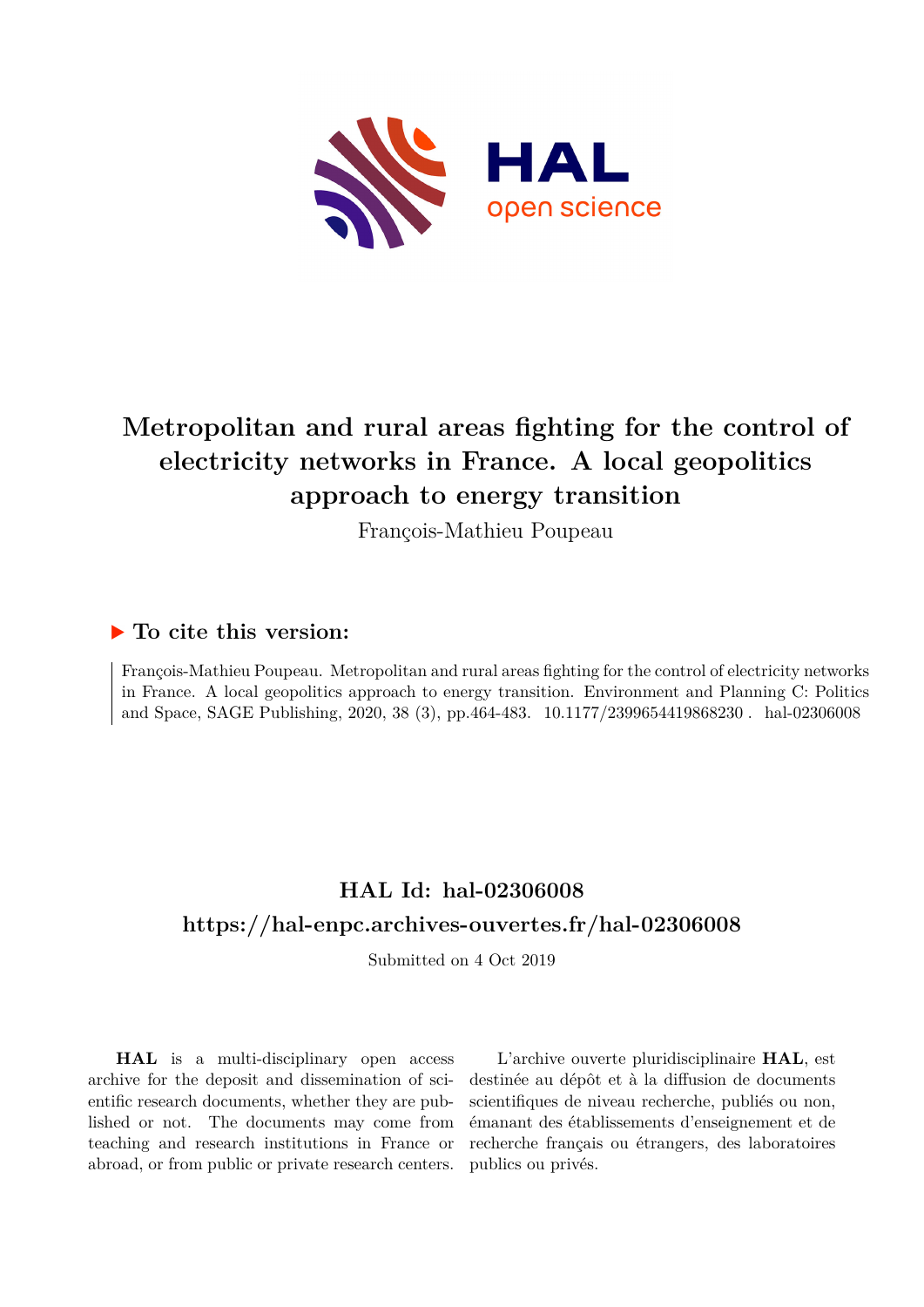# **Metropolitan and rural areas fighting for the control of electricity networks in France. A local geopolitics approach to energy transition**

François-Mathieu Poupeau, Research in the CNRS (LATTS, University of Paris-Est, France)

## **Introduction**

The transformation of electricity systems is raising important issues today in Europe regarding territorial inequalities. With different institutional designs between countries (Glachant, Finon, 2003; Wollmann, Marcou, 2010; Birchfield, Duffield, 2011), the opening up of markets to competition is challenging previous models of utilities regulation, which were characterized by an over-riding concern for territorial and social cohesion. All of these models were based on the modern infrastructural ideal, which claimed to ensure a certain degree of homogeneity in treatment among users, against the backdrop of the growth of the welfare state (Graham, Marvin, 2001). They were supported by many mechanisms of solidarity, in production, transportation and provision, organized on national or regional levels. Some of them were very strong, like in France, as they were intended to impose national unified tariffs for certain categories of customers (Poupeau, 2007). Others were weaker, because based on a different conception of social and political integration. With liberalization, this ideal has however been called into question, to the benefit of logics more attuned to differentiation between users and territories. Monopolies are tending to disappear or to be replaced by more numerous public or private operators, which are increasingly segmenting their offers, discriminating between their customers, or making investments targeted at certain appealing areas (Graham, Marvin, 2001). This trend towards territorial differentiation is indirectly supported by the dynamics of decentralization in many European countries. Cities today are the main beneficiaries of governments' locational policies implemented since the 1990s, based on the idea of "necessary" competition between regions as a factor in economic competitiveness (Scott, 2001; Brenner, 2004). As a successor to spatial Keynesianism (1960s-1970s) and endogenous development (1980s) policies, these strategies focus above all on metropolises, which raises the question of the place that is subsequently granted to other regions located on their periphery, which are often rural. This question is raised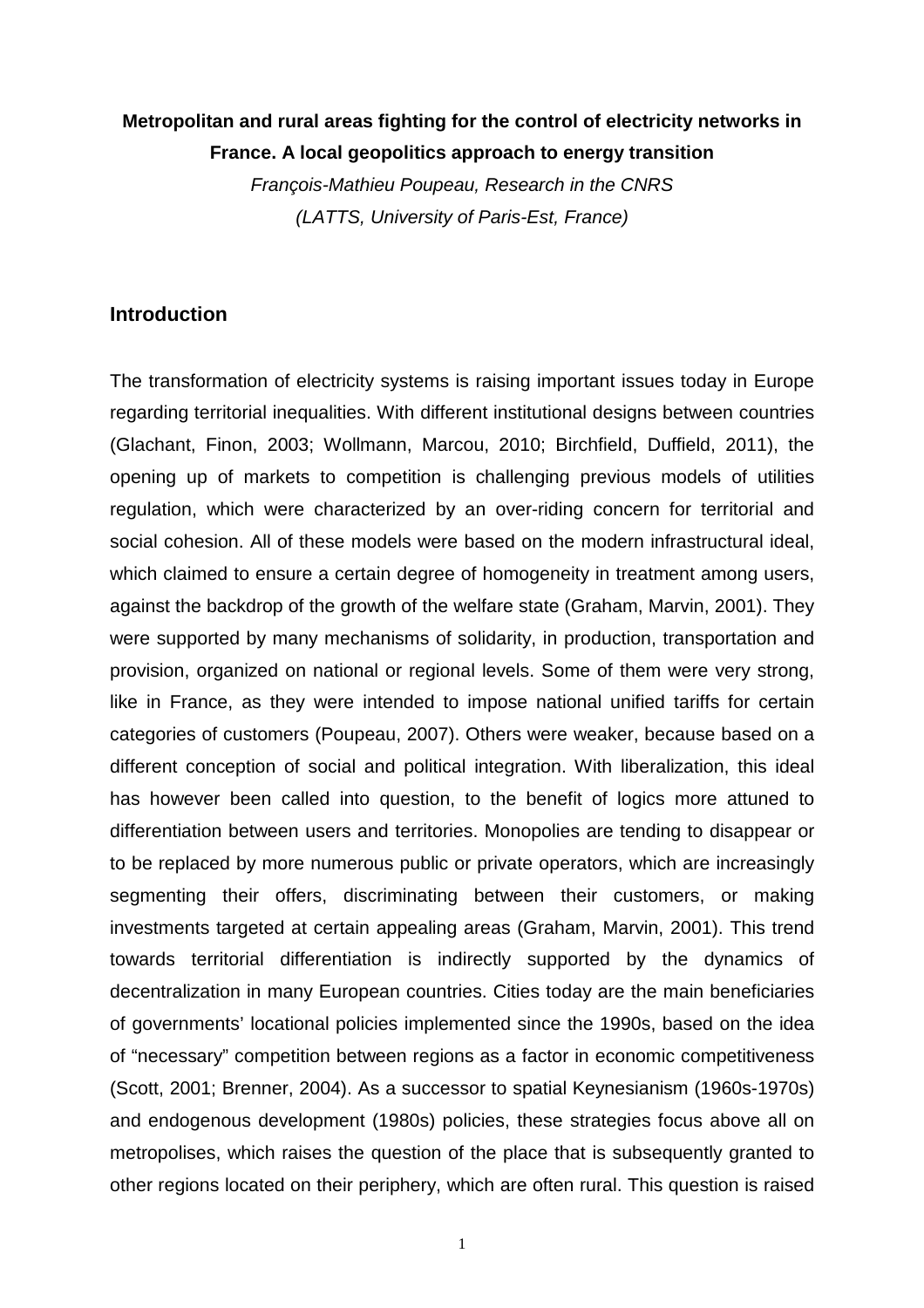with particular acuteness in the case of energy, where cities are implementing increasingly ambitious and autonomous policies in terms of the development of sustainable energy sources, the fight against climate change, or the deployment of smart networks (Bulkeley, 2013; Urban Studies, 2014; Energy Policy, 2015).

In this article, we argue that these two processes (liberalization, decentralization) result in new kinds of conflict within infra-national territories, and namely between rural and urban areas, concerning the (un)equal access to a "clean", affordable and quality energy. We propose to study them through the concept of "local geopolitics". Borrowed from the study of international relations, geopolitics can be defined as the "analysis of the interaction between, on the one hand, geographical settings and perspectives and, on the other, political processes. [...] Both geographical settings and political processes are dynamic, and each influences and is influenced by the other. Geopolitics addresses the consequences of this interaction" (Cohen, 2015: 16). This concept puts at the heart of the analysis the study of rivalries between actors, whether public or private, local or national, with regard to the control of territory's resources. These resources are multiple: natural (raw materials, water, etc.), economic (access to a market, supply chain or sector of activity), political (holding positions of power) or symbolic (identity, culture). Their appropriation allows actors or groups of actors to be able to develop territorialization strategies, which Robert Sack defines as "the attempt by an individual or a group to affect, influence, or control people, phenomena, and relationships, by delimiting and asserting control over a geographic area. This area will be called the territory" (Sack, 1986: 19).

Due to their importance in daily life, energy issues are at the heart of new geopolitical issues. They have been the subject of many studies in international relations analysis (Goldthau, 2013; Considine, Paik, 2018; Davidson et al., 2018; Goldthau et al., 2018), focused on regions (Middle East, Europe, America, Asia, etc.), social or environmental issues (climate change, poverty and development, etc.), resources (oil, gas, renewable energy, etc.), sub-sectors (production, infrastructures, provision, housing, etc.), or types of actors (state, international organizations, private companies, NGOs, etc.). But very few researches have applied this concept to analyse ongoing processes of energy transition on a national and infra-national scale. Instead, they have preferred to use the notion of governance. In our opinion,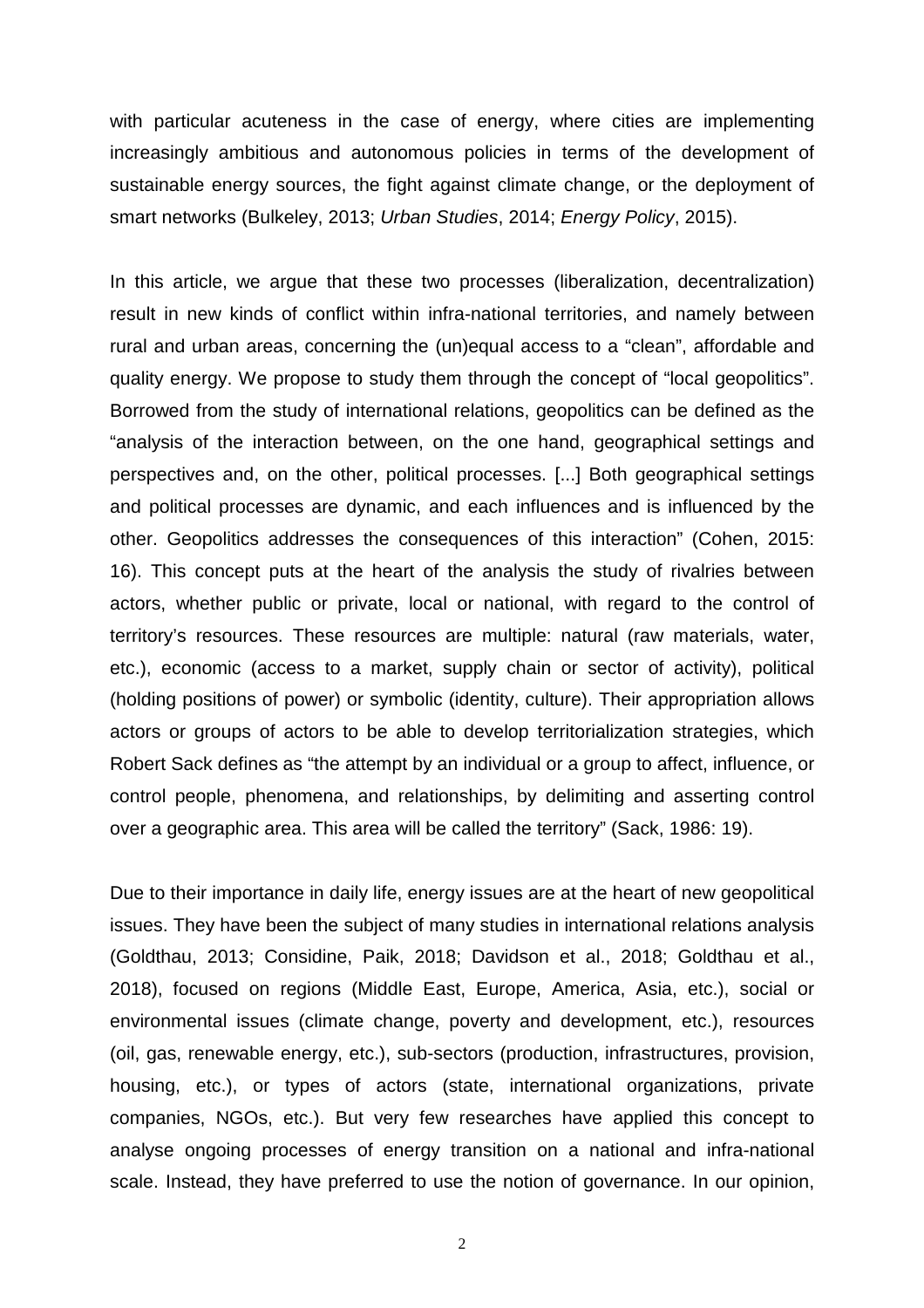however, the concept of geopolitics is particularly useful for analysing the emerging conflicts attending these processes. Whereas governance is more appropriate for describing coordination processes and the state of relationships and power struggles, geopolitics aims to link them to an in-depth analysis of the resources targeted by appropriation strategies. This approach requires us to adopt a dual perspective. The first step consists in mapping a "territorial political economy" of the sector under scrutiny, in order to identify what kind of resources are at stake for local actors, in terms of geographical settings. The second step implies focussing on the political strategies that these actors try to develop to control these resources, and the different means and networks they mobilize.

To illustrate this, we will consider the example of the institutional power struggles in which metropolitan and rural elected officials have taken part for the control of public electricity distribution networks in France. This country is strongly affected by the problem of territorial differentiation, given its geographic and political features: 23% of its population still lives in rural areas, without counting the outskirts of cities, which are often urban-rural hybrids. Its population density is 112 inhabitants/km<sup>2</sup> (compared to 231 for Germany, 251 for the United Kingdom, 198 for Italy and 77 for Spain<sup>1</sup>), which results in comparatively high network investment and operation costs, for energy as well as other public services (digital networks, postal services, railway transportation, etc.). Moreover, France is characterized by a conception of the public service as being highly unified and centralized, concerned about equality among consumers (Jacobin tradition). Territorial solidarity expectations are therefore elevated and are likely to rally numerous actors. These two characteristics (geographic and political) make this country an interesting case for studying the processes of territorial recomposition between metropolitan and rural areas.

Based on a corpus of several field studies<sup>2</sup>, we show that French local institutional disputes around the control of electricity networks reflect a real ability of rural actors, located on the periphery of metropolitan areas, to resist the territorial recomposition processes threatening them. To prevent their regions from being relegated to the simple status of a passive hinterland of large metropolitan centres, many local elected officials have been mobilizing against these trends, and seeking to participate in territorial recomposition. Grouped together around long-standing institutions that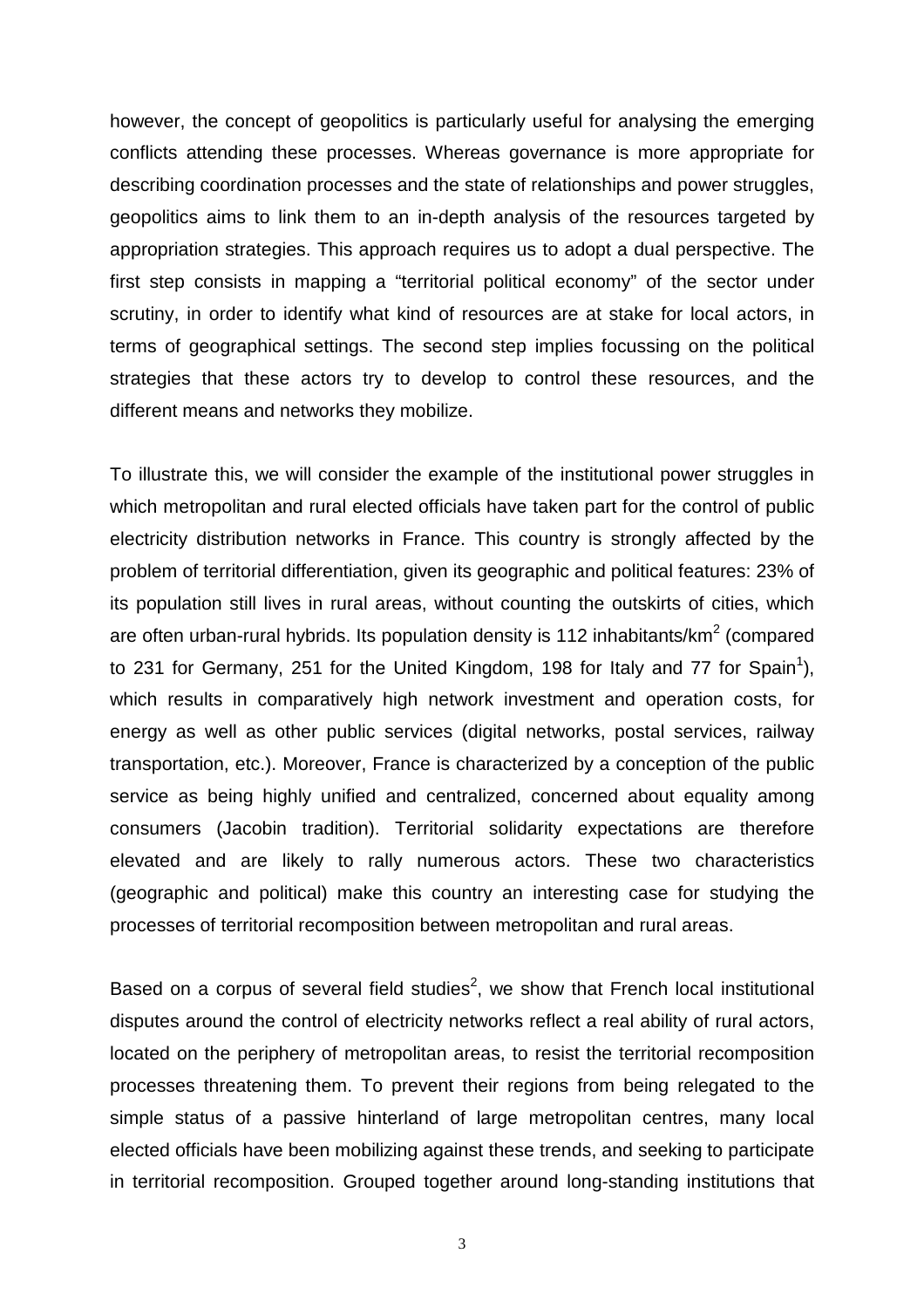are very powerful both locally and nationally, they have successfully built a political counter-power that is impeding metropolises' quest for emancipation. By examining these types of actor, which are rarely taken into account in territorial governance research, we show that metropolises' capacity for action must be studied along with the local geopolitical field to which they pertain.

To this end, we have divided our article into three sections. First, we present a "territorial political economy" in the French electricity sector by showing the place that local authorities occupy within it. In particular, we show that their room to manoeuvre is concentrated primarily around public electricity distribution networks, for which they have strong albeit emerging competence. We then analyse the strategies used by local actors, both rural and metropolitan, to control these infrastructures. Seriously taking into account the question of time is crucial, since the processes of change we describe cannot be understood without been placed in a long-term perspective, as proposed by James Mahoney and Kathleen Thelen (2010) in their theory of gradual institutional change. In the second section, we show how the rural world has been able to anticipate the neoliberal reforms of the 1990s-2000s in order to position itself as a key player in the territorial regulation of these networks, through a strong alliance with the state and EDF (*Électricité de France*), the public utility which at the time had the monopoly. The third section is devoted to the reaction of metropolises, which more recently have been trying to free themselves of this regulatory framework by seeking increased autonomy and differentiation. It shows that this strategy runs into numerous difficulties, due to the previous compromises negotiated with EDF and the state, which still significantly limit the leeway of large cities in terms of public energy distribution.

#### **The territorial political economy of the electricity sector in France**

Before moving on to the study of rivalries between metropolises and the rural world, it appears necessary to place them in a more general context: that of the electricity sector in France and the role played by territorial authorities in its regulation. This first stage is essential for understanding the nature of the stakes in the tug-of-war between rural and metropolitan elected officials. Contrary to popular belief, the role of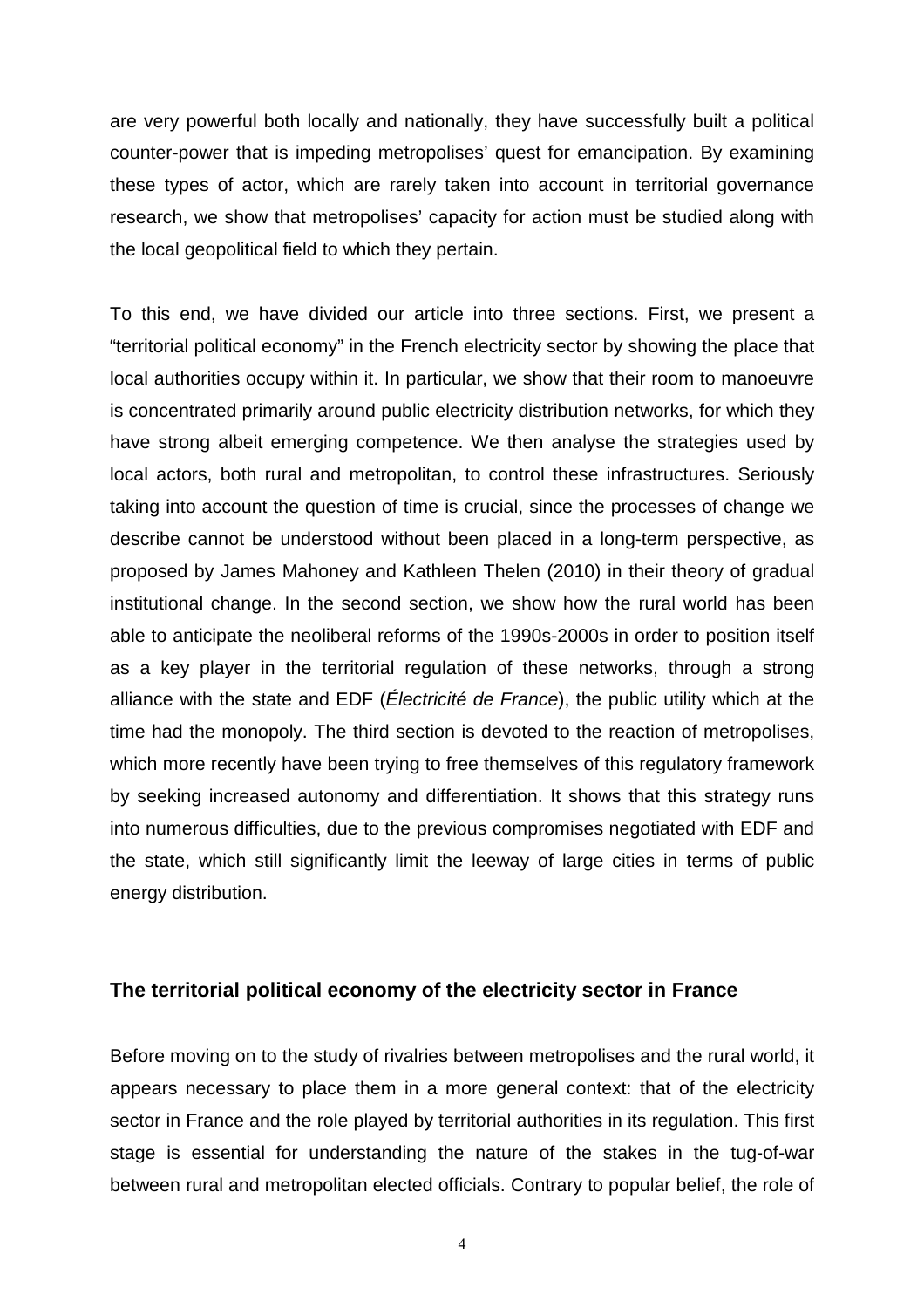local authorities is not negligible in France. We will see this with regard to a highlydelimited yet major sector: public energy distribution networks. Today, the control of this infrastructure constitutes the very core of local conflicts around stakes that are both financial (benefiting from a share of the profits generated by the operation of networks) and political (defending certain types of users, being able to implement public energy transition policies).

### A fundamental jurisdiction of communes: AODE status

To fully understand current conflicts in France, we have to remember that the management of energy networks (electricity, gas, heating networks) has always been shared between the state and local authorities (research study 1, see methodological annex). This particularity distinguishes this country from other unitary states, such as Great Britain, in which local authorities' powers were limited and then removed, starting in the 1930s (Hannah, 1979), even though recent dynamics seem to be reinitiating new recomposition (Hannon, Bolton, 2015). In France, an entire centralization process of this type never took place, despite the extensive state intervention from the 1930s and the nationalization of the energy sector in 1946 (Frost, 1991; Lévy-Leboyer, Morsel, 1994; Chick, 2007; Poupeau, 2017). The Communes in France<sup>3</sup> have always conserved the status of "energy distribution organizing authorities" (AODE, autorités organisatrices de la distribution d'énergie), which was granted to them by the Law of 15 June 1906. The model is based on concessions, as in Germany. The commune signs a concession contract with an operator (usually from the private sector and, after nationalization, with EDF) that grants it a service monopoly within its territory for 20 to 30 years. In exchange, the commune has the right to monitor rates and the investment policy, and becomes the owner of the assets at the end of the contract. This urban service model, which is widely used in other utilities in France, such as water (Lorrain, 1992), gives elected officials an important role in supplying electricity and gas.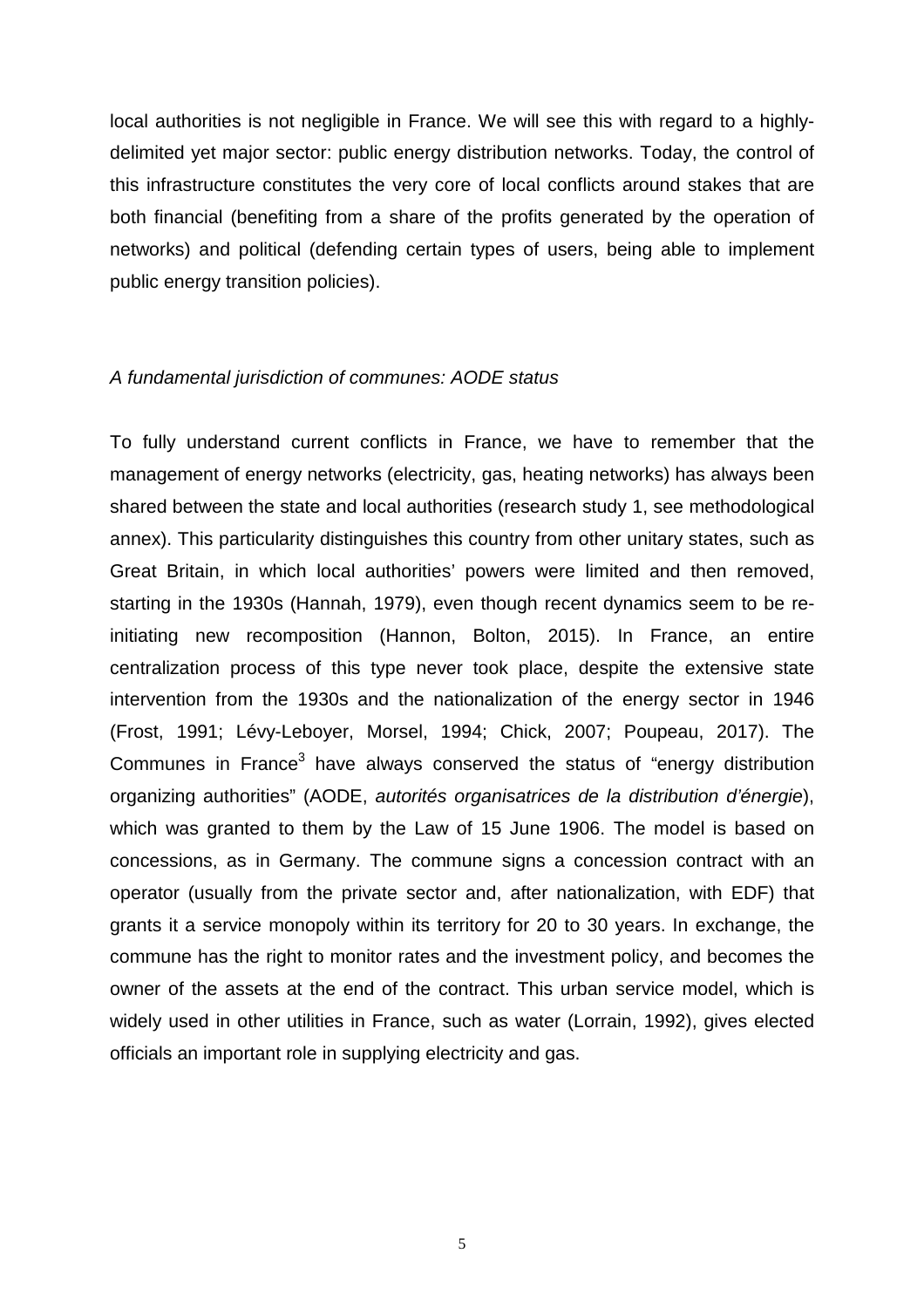#### The progressive narrowing of the field of concession

In France, regulation of the electricity sector was based on the framework Law of 15 June 1906, which has never been repealed. This initial framework has however changed substantially since the early  $20<sup>th</sup>$  century in favour of the state. Without being eliminated, the communes' jurisdictions have been progressively reduced. Today, they hold power essentially over infrastructure management, whereas rate issues, initially included within concession contracts, largely escape from the control of AODEs. In the long-term, two main changes have taken place, which have led to this new equilibrium between the state and the communes.

The first change was related to the creation of EDF in 1946, following the nationalization of former private companies. The state, which controlled this public monopoly, encroached upon the communes' jurisdictions regarding electricity distribution. Rates subsequently became a domain shared with the Ministry of Finance, which wanted to make them a tool of its macro-economic policy to fight inflation. Investments were likewise more strictly controlled by the state, which held the reins of the post-war economy (Kuisel, 1984; Frost, 1991). In this new context, local authorities lost ground but continued to wield real influence. For political reasons, they conserved their AODE status, as supporters of nationalization believed that this was the price to pay to rally local elected officials. The maintenance of this jurisdiction had significant effects, as it required the state and EDF to include communes and their representatives in important strategic decisions made by the government (Poupeau, 2017). This local influence was above all exercised to the benefit of rural areas through the action of an intergovernmental network (Rhodes, Marsh, 1992): the Fédération nationale des collectivités concédantes et régies (FNCCR, National federation of licensing authorities and government corporations). The FNCCR, created in 1933, grouped together several thousand French communes that believed it was necessary to join forces to push the state to intervene and to implement more ambitious public policies (e.g. lower rates, electrification of the territory). The FNCCR was at the time essentially composed of rural elected officials, which held the majority in its governance bodies (board of directors, work groups). On the other hand, city elected officials had far weaker representation within it, which limited their ability to be heard. They nevertheless preferred to allow the FNCCR to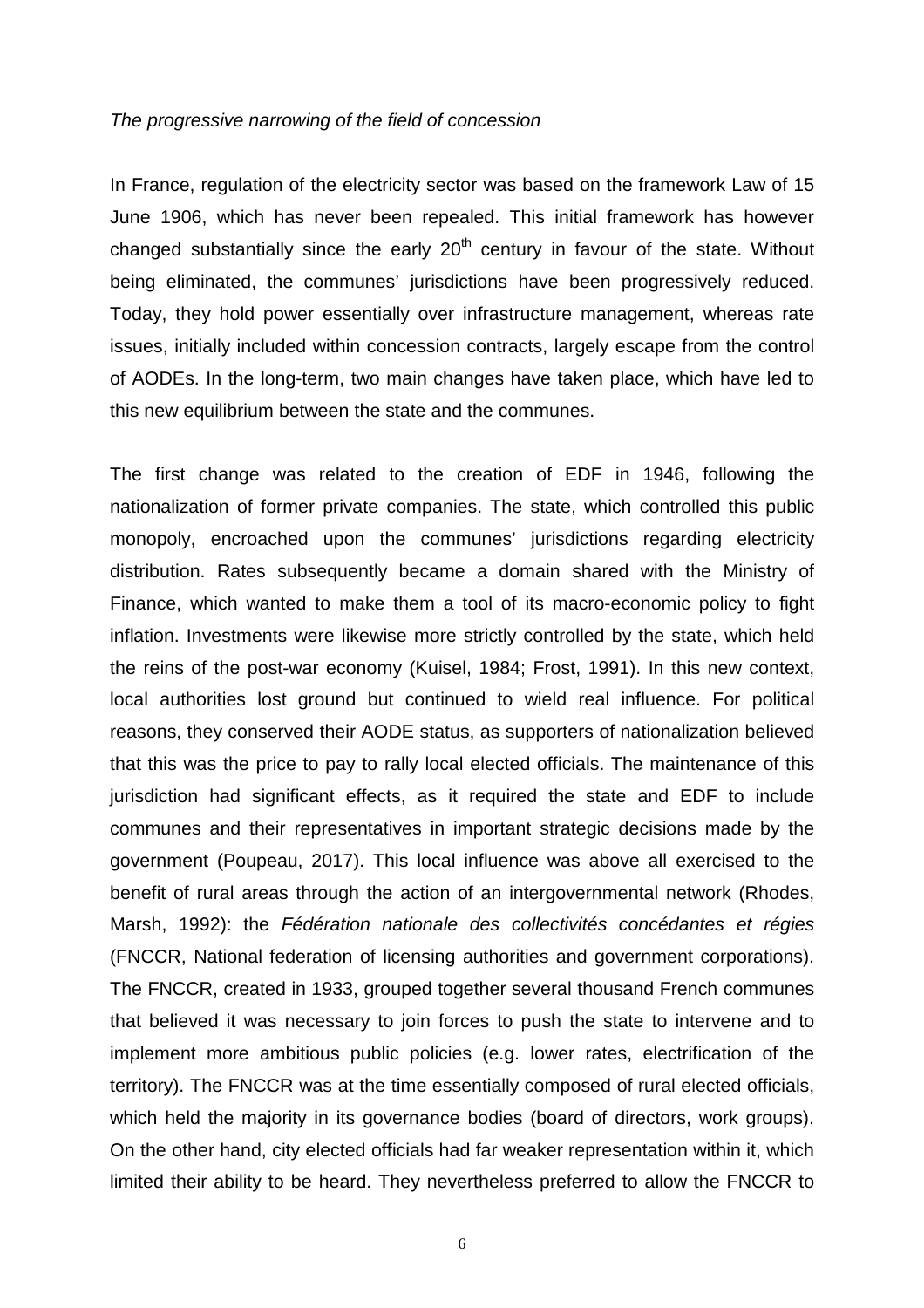act instead of creating a competing structure likely to weaken communes as a whole with respect to the state and EDF. This over-representation of the rural world was found in the struggles of the FNCCR during the period of the public-sector monopoly, and weighed in favour of a very high degree of territorial integration between cities and the countryside. The association was successful in securing total unification of electricity prices, in spite of opposition from EDF, which preferred to maintain different rates for rural and urban users (Poupeau, 2007). It was also successful in obtaining massive investments in rural areas thanks to a fund, the FACÉ (Fonds d'amortissement des charges d'électrification), the annual budget of which amounted to 500 million euros in the 1950s-1960s<sup>4</sup>. In exchange for these measures aiming to unify the national territory, the FNCCR supported EDF and the state in their centralization policy.

The second change arrived with the liberalization process, which was launched in Europe at the end of the 1980s (Mc Gowan, 1996; Matlary, 1997). It resulted in a second reduction in the local authorities' field of action. From that point on, reforms separated energy supply from network management (the unbundling principle) – two activities that had previously fallen within the scope of concession contracts. The former was entirely opened up to competition, with only a limited intervention by communes (in the name of the free choice of consumers). Only the latter remained within their jurisdiction, as it constituted a natural monopoly that had to be regulated by the public authorities. The communes remained the owners of distribution networks and ensured regulation, alongside the state and through the contracts that they signed with EDF-ENEDIS, which operated distribution networks. Figure 1 represents the new institutional landscape in France that resulted from these reforms, from the point of view of local authorities' action.

Public electricity distribution is now regulated by two main players: the Commission de régulation de l'énergie (CRE, the energy regulation commission) on the one hand, and the communes on the other. The CRE, a state agency, plays the role of a "competition police". It fixes the transportation rate, the TURPE (Tarif d'utilisation des réseaux publics d'électricité), which is a sort of toll compensating EDF-ENEDIS, the national firm responsible for operating and developing distribution networks<sup>5</sup>. It also ensures that this company does not develop anti-competition practices with respect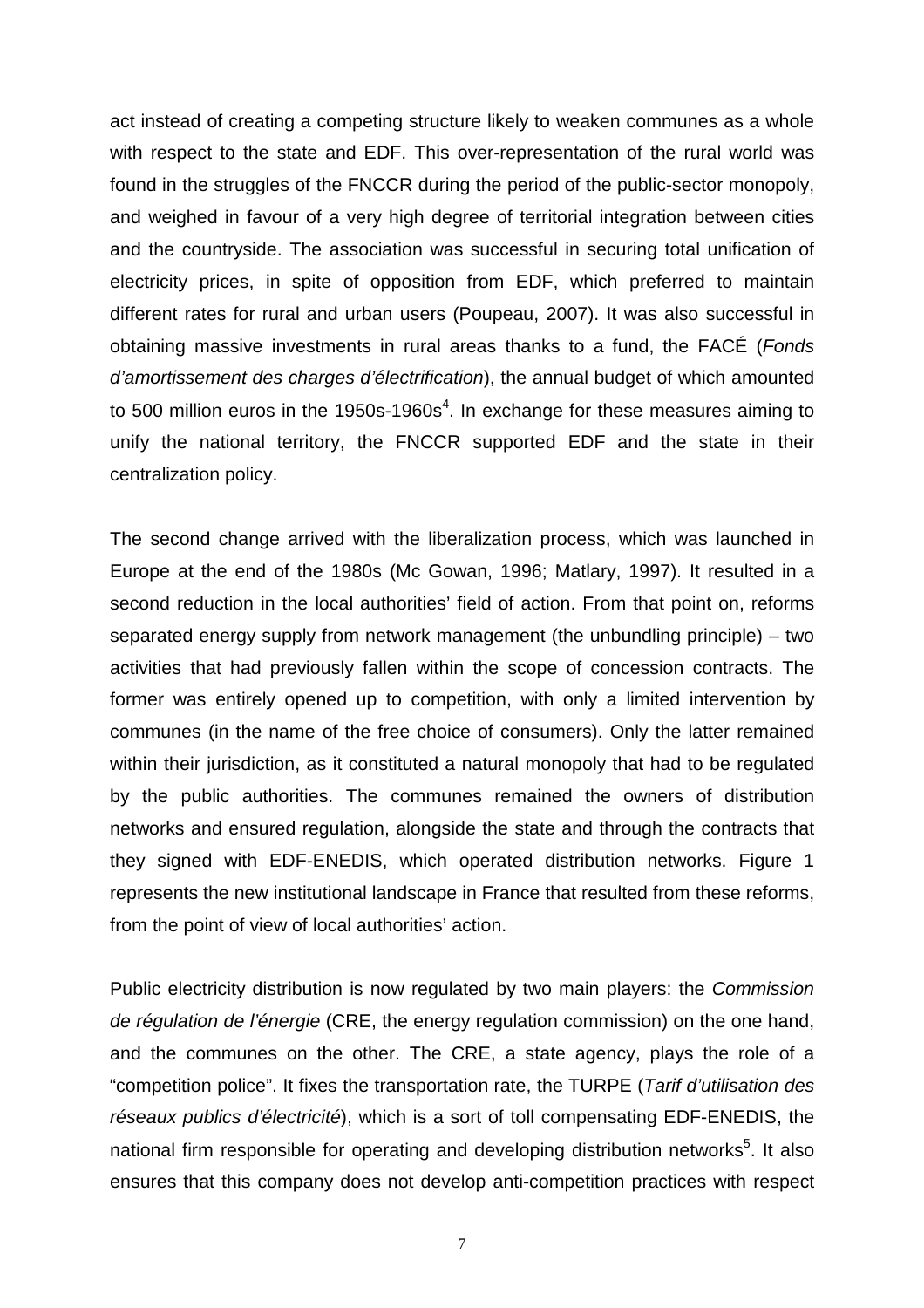to electricity suppliers (EDF-ENEDIS is an EDF subsidiary). The communes are the AODEs (and the owners) of public electricity distribution networks (Law of 15 June 1906). In this capacity, they grant a monopoly over network operation to EDF-ENEDIS, in exchange for royalties. Currently, this jurisdiction is highly restrictive, as communes cannot put EDF-ENEDIS under competition (unlike other countries, where this market is open to competition). They moreover all play the role of controlling the level of investments and the quality of the electricity supply (number and time of outages, efficiency in breakdowns, etc.). They are also involved with the CRE in setting the TURPE amount, about which they are consulted. However, their responsibilities may increase in the near future, with the potential opening to competition of concessions held by EDF-ENEDIS. Such a prospect, which regularly comes into play in debates, would constitute a true upheaval within the sector, likely to offer the communes more room to manoeuvre.

|                                                            | <b>ACTIVITY UNDER</b><br><b>COMPETITION</b>                 | <b>REGULATED</b><br><b>ACTIVITY</b><br>(STATE)                              | <b>REGULATED</b><br><b>ACTIVITY</b><br>(STATE AND LOCAL<br><b>AUTHORITIES</b> )                        | <b>ACTIVITY UNDER</b><br><b>COMPETITION</b>                                   |
|------------------------------------------------------------|-------------------------------------------------------------|-----------------------------------------------------------------------------|--------------------------------------------------------------------------------------------------------|-------------------------------------------------------------------------------|
|                                                            | <b>PRODUCTION</b>                                           | <b>TRANSPORTATION</b>                                                       | <b>DISTRIBUTION</b>                                                                                    | <b>SUPPLY</b>                                                                 |
| <b>ORGANISATION OF</b><br>THE ELECTRICITY<br><b>MARKET</b> | Many producers,<br>public (EDF) or<br>private (Engie, etc.) | A single public<br>monopoly (RTE)                                           | A few public<br>monopolies<br>(ENEDIS, local<br>operators)                                             | Many public and<br>private suppliers<br>(EDF, Engie, Direct<br>énergie, etc.) |
|                                                            |                                                             |                                                                             | 認計                                                                                                     |                                                                               |
|                                                            | <b>WEAK</b>                                                 | <b>VERY WEAK</b>                                                            | <b>MEDIUM</b>                                                                                          | <b>WEAK</b>                                                                   |
| ROLE OF LOCAL<br><b>AUTHORITIES</b>                        | Players<br>(investors or<br>operators)                      | Consultation<br>(planning, path of<br>ultra-high voltage<br>electric lines) | Concessions contracts<br>(investments, quality<br>of supply, etc.)<br>Local (semi) public<br>operators | <b>Regulated prices</b><br>(temporary)<br>Market power<br>(as consumers)      |

**Figure n°1**. Local authorities in the electricity sector in France in 2019

EDF: Électricité de France; ENEL: Ente Nazionale per l'Energia Elettrica ; RTE : Réseau de transport d'électricité.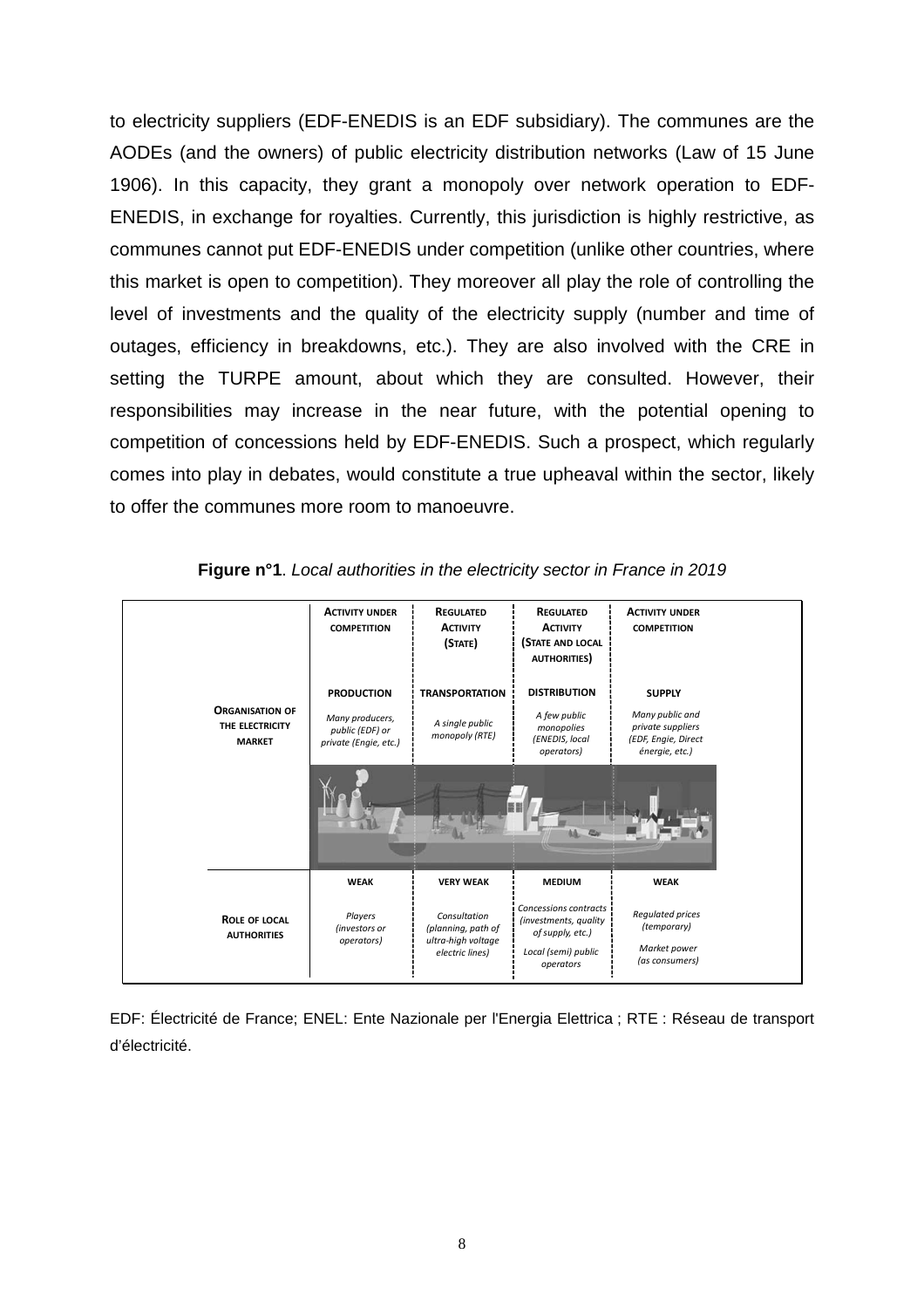### The control of networks: An important issue in the context of energy transition

This brief presentation shows that one of the main issues for local public authorities today is to control the jurisdiction of public electricity distribution. It constitutes the heart of their current power (and above all that to come) with respect to other fields such as production, transportation and supply, for which they possess far less significant levers for action. In the current context of energy transition, this issue is manifest in three ways.

The first concern is financial. Given that French communes are the owners of public electricity distribution networks, they have exceptional wealth (37 billion euros in  $2013<sup>6</sup>$ ), which they could capitalize on in the event of EDF-ENEDIS coming under competition. It is therefore important for them to ensure that the public operator does not depreciate this wealth, whether through inadequate investments or through accounting operations to their detriment (removing assets from the concession to appropriate them for itself). Moreover, AODEs have access to concession royalties (316 million euros in 2014<sup>7</sup>) and a portion of local electricity taxes (400 million euros in 2011 ${}^{8}$ ). These very large sums constitute substantial budgetary resources in the context of reduced public expenditures that France has experienced since the beginning of the 2000s (and some of which can be put to uses other than electricity). In the event of opening up to competition or even privatization, these financial flows may increase, especially in urban areas, in which the concessions generate the most income.

The second concern for local authorities is to ensure that consumers (individuals, companies, etc.) located on the outskirts of their concession pay the lowest possible distribution costs in order to defend their territory's appeal (population maintenance, economic competitiveness). This takes place through action on the TURPE, which accounts for, respectively, around 30% and 50% of low- and high-voltage prices<sup>9</sup>. While communes as a whole are presenting a united front to lower the delivery rate paid to EDF-ENEDIS, their interests diverge regarding the territorial differentiation of the TURPE. Rural communes wish at all costs to maintain the single rate secured after 1946 via the FNCCR, although at the risk of passing excessive increases on to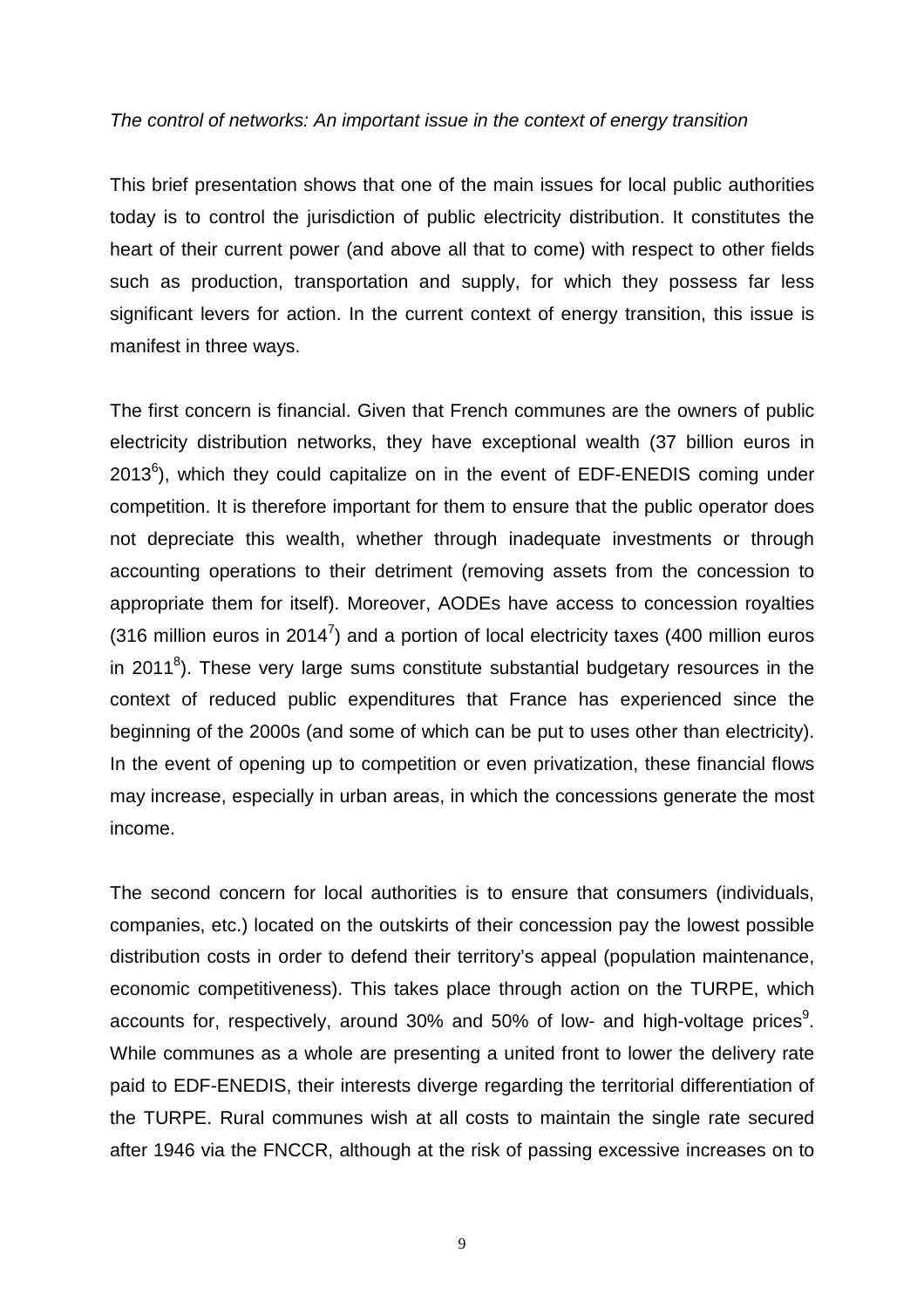their users. Urban areas, on the other hand, and especially metropolises, know that their inhabitants would be the first to benefit from the end of equalization.

The third concern is to compel EDF-ENEDIS to invest in concessions in order to have leeway in implementing public energy transition policies. In this respect, we have to be careful by using the notion of post-networked society, even in the case of cities (Coutard and Rutherford, 2011). We have found that in many territories, the energy transition process is always accompanied by a demand for reliable distribution networks, especially for electricity. These infrastructure elements constitute essential levers in developing renewable energy sources (which are intermittent), electromobility (which requires numerous charging stations for electric vehicles), and smart networks (smart cities or smart territories projects). In a context in which EDF-ENEDIS has limited financial room to manoeuvre<sup>10</sup>, it is important for local elected officials to attempt to best seize their resources to draw them toward their territory. In this context once again, rivalries come between local authorities.

#### AODE status: A subject of disputes between metropolitan and rural elected officials

These three main concerns feed a large number of rivalries between local elected officials around the control of AODE jurisdiction. Possessing it allows them to engage in more favourable power relations with EDF-ENEDIS and the state on these three fronts, in a context characterized by the eventuality of the complete opening of the market to competition. It also allows them to be able to better shape the future of the energy landscape in favour of increased territorial differentiation or, on the contrary, the maintenance of a degree of integration inherited from nationalization. As a result, in the 1990s an initially latent and then open conflict materialized, primarily between two types of local institutions: energy syndicates and metropolises. The former originated in the rural electrification syndicates that up until then had managed work and public subsidies on behalf of the communes (the Facé funds, mentioned above). Initially composed of rural communes, they sought to expand their perimeter to a larger scale, that of the *département*<sup>11</sup>, by encouraging membership of new municipalities, many of which were located on the outskirts of large cities. They also sought to acquire AODE status, which they did not yet all have. As for metropolises,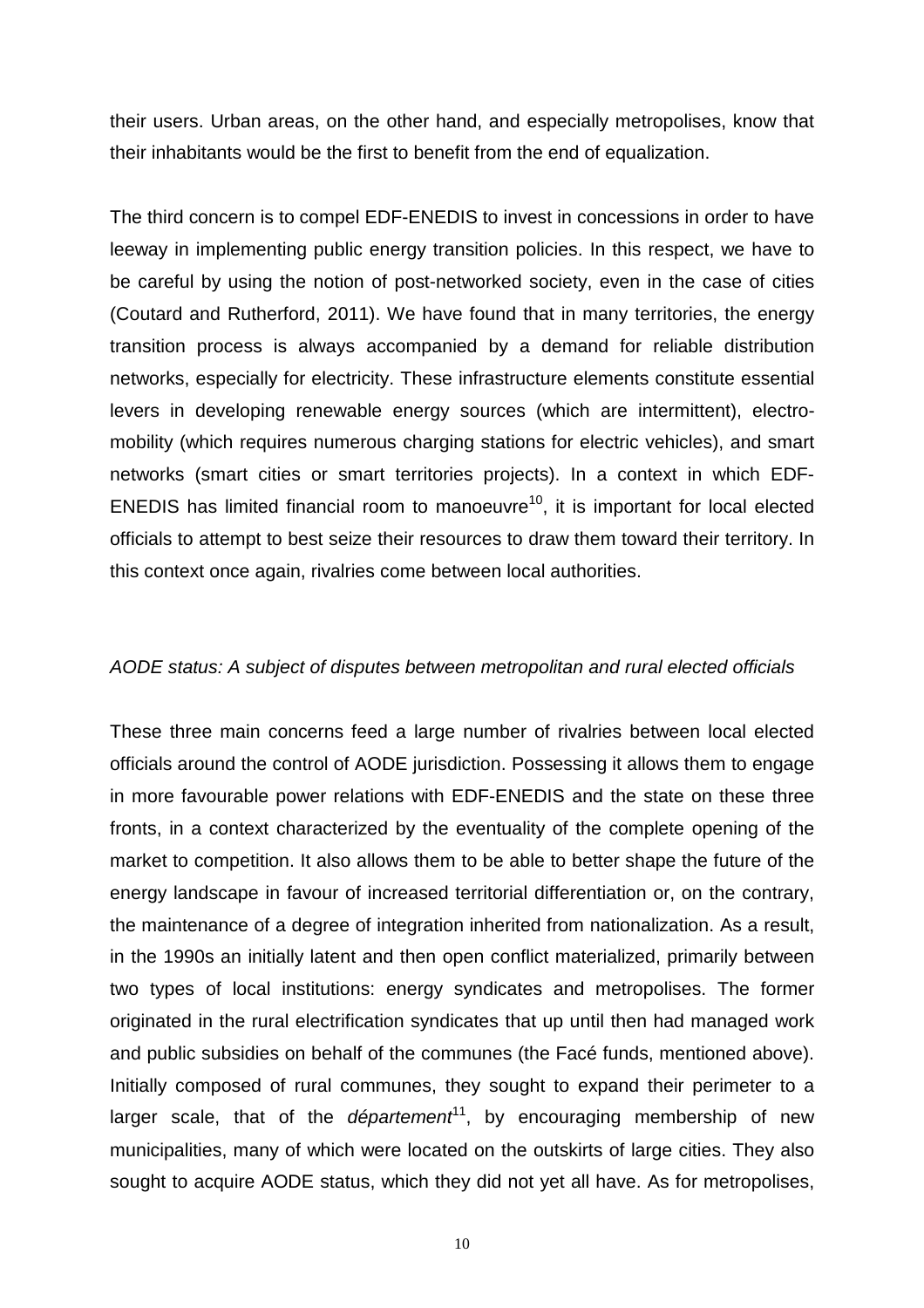they appeared as institutions in the 1990s based on large cities (Paris, Lyon, Marseille, Lille, etc.) present within the French territory. Their goal was also to get back the AODE jurisdiction from the communes located in their close suburbs, contrary to the strategy of energy syndicates. In addition to the issue of boundaries, these two actors also opposed one another regarding the content to include in future concession contracts: Is it necessary to propose a single model regardless of the territory? On the contrary, is it necessary to differentiate clauses as a function of the type of AODE (rural or metropolitan) in terms of rates or investments? It is around these two main issues (the scope and content of the contract) that a new "local energy geopolitics" has come to be structured in France.

### **Attack: The rural world**

After having identified the stakes for local authorities in the electricity sector (around the regulation of distribution networks), it is necessary to analyse the processes through which metropolitan and rural actors try to control this resource in order to influence the energy transition trajectory. While some may have thought that reforms in the electrical sector would mainly have benefited metropolises in their quest for autonomy from the central state (Le Galès, 2002), this was not the case. No such process was underway in France when liberalization put an end to energy management by large public monopolies. On the contrary, in the local institutional landscape that emerged from the 1990s, rural elected officials immediately played a major part, which somewhat stifled large cities. To understand this, it is necessary to include the institutional variable, in a medium-term perspective (Mahoney, Thelen, 2010), and take into account the context in which the first reforms were deployed. This demonstrates the significant weight of the rural world in France via a network of local institutions (energy syndicates) relayed by a powerful national association (the FNCCR). Rather than being marginalized, this network was successful in using reforms to strengthen its position. It did so by securing the uniformity of concession contracts across the entirety of the French territory, from the state and EDF-ENEDIS, and by monopolizing the AODE jurisdiction of the majority of communes.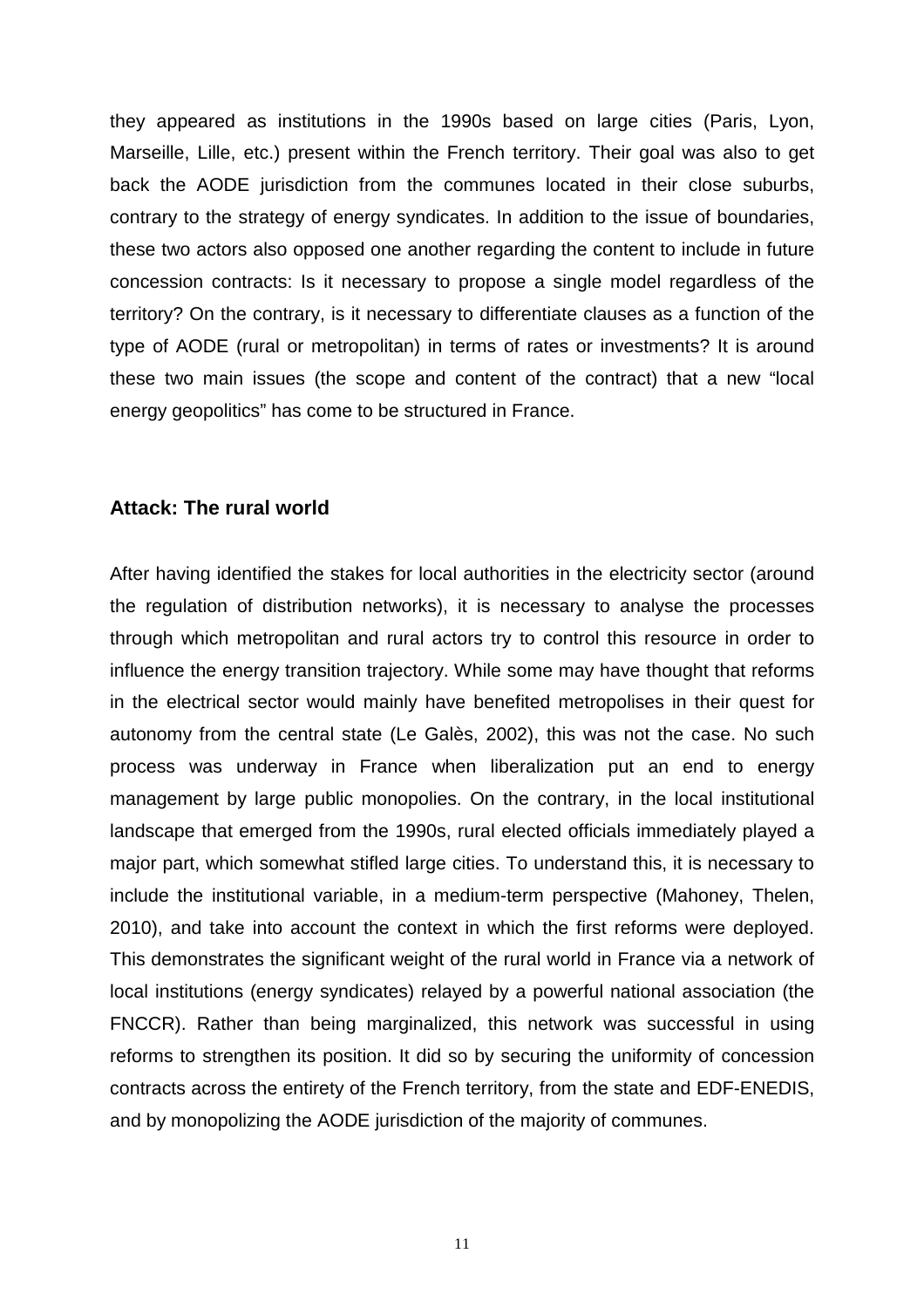#### Concession contracts: Instruments for a high degree of territorial integration

We have seen that the period preceding the liberalization process did not eliminate all forms of influence of local authorities. They remained active in the regulation of the energy sector through the actions of the FNCCR at local and national levels. At the end of the 1980s, this organization still federated a large majority of communes, many of which were grouped within electrification syndicates. It maintained its political and administrative power thanks to its relays in the senate and the state. This network of actors reacted very quickly when the European Union created its first projects to liberalize the energy sector (Mc Gowan, 1996; Matlary, 1997). It feared that the reforms would lead to total dismantling of the electricity sector, including distribution, causing EDF-ENEDIS to be placed under competition and concession contracts to be renegotiated. This process could benefit large and medium-sized cities, which were densely-populated territories and were therefore profitable and very appealing to new operators. Placed in a position of power, cities could challenge the territorial homogenization strategy advocated by the FNCCR and its network of syndicates since the time of nationalization. Rates might once again become differentiated by commune, along with the investments and financial resources (royalties, taxes) tied to contracts.

This scenario did not however come to pass (research study 2). On the contrary and paradoxically, the first reforms benefited the rural world. To understand this, we have to bear in mind that EDF had no interest in having its distribution branch (ENEDIS) crushed, to the benefit of private companies. Distribution generated substantial revenue that was useful to EDF for developing its production facilities and its transportation networks, and for supporting its international development strategy. The public corporation therefore sought to secure it in order to better control the opening of the market to competition. To do so, it could count on the support of the French state, which followed a strategy very different to that of Great Britain: not dismantling EDF but rather turning it into a "national champion" in the conquest of new global markets. It could also count on the support of rural elected officials, whose interest was to preserve a form of centralization from which they benefited.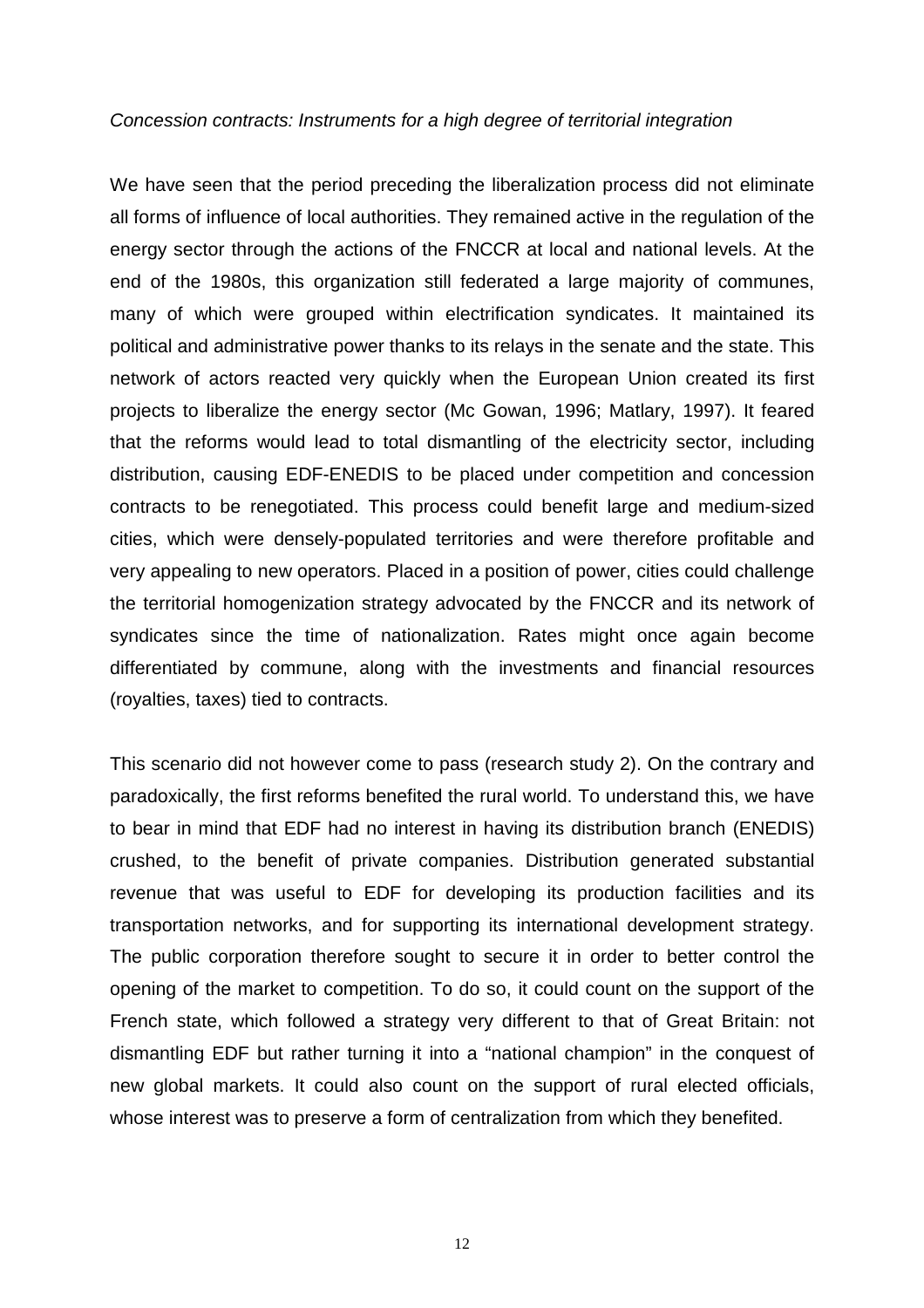In this context, EDF-ENEDIS made the choice to strengthen its alliance with the FNCCR and its network of electrification syndicates (research studies 2, 3 and 4). It decided to choose them as privileged partners to negotiate new concession contracts well before reforms were implemented (Poupeau, 2004, 2015). These contracts, signed for a period of 20 to 30 years, allowed it to anticipate changes and to prevent sudden dismantling. The new treaties provided for a single electricity rate, which addressed the demands of rural elected officials. They also provided for identical clauses for urban and rural communes in terms of investment policy and partnerships. Lastly, they planned to reassess the amount of royalties paid to communes (about 100 million euros), giving preference to electrification syndicates that covered an entire département, so the more communes that joined, the more money they would receive. The mechanism incentivizing association was simple. It was based on two newly-created royalties. The first one, called "R1" (or "operation royalty", redevance de fonctionnement), was intended to allow the AODE to exert control over the concessionary EDF-ENEDIS (hiring of one or more qualified technicians, potential outfitting, etc.). The second, called R2 (or "investment royalty", redevance d'investissement), compensated for a portion of the expenses that AODEs could incur on electricity networks. These two royalties were established in order to drive communes to group together. The calculation formula contained a multiplier factor which was a function of the population covered by the concession:  $1 + P_C/P_D$ (where  $P_C$ : concession population;  $P_D$ : population of the *département* where the concession was located). Therefore, a syndicate totalling 100% of the inhabitants of its département would benefit from double the royalties, whereas a factor of only 1.2 would be applied to one that covered only 20% of the département. This difference could represent several million euros in certain territories. Through this highly incentive system, EDF-ENEDIS was clearly playing into the hands of the FNCCR and its network of departmental syndicates in their battle against cities.

#### Forcing the rural-urban union: The renewal of old local institutions

This strategy significantly modified the local institutional energy landscape, driving many communes to either establish ad hoc departmental energy syndicates where one did not yet exist, or to join those that existed by transferring their AODE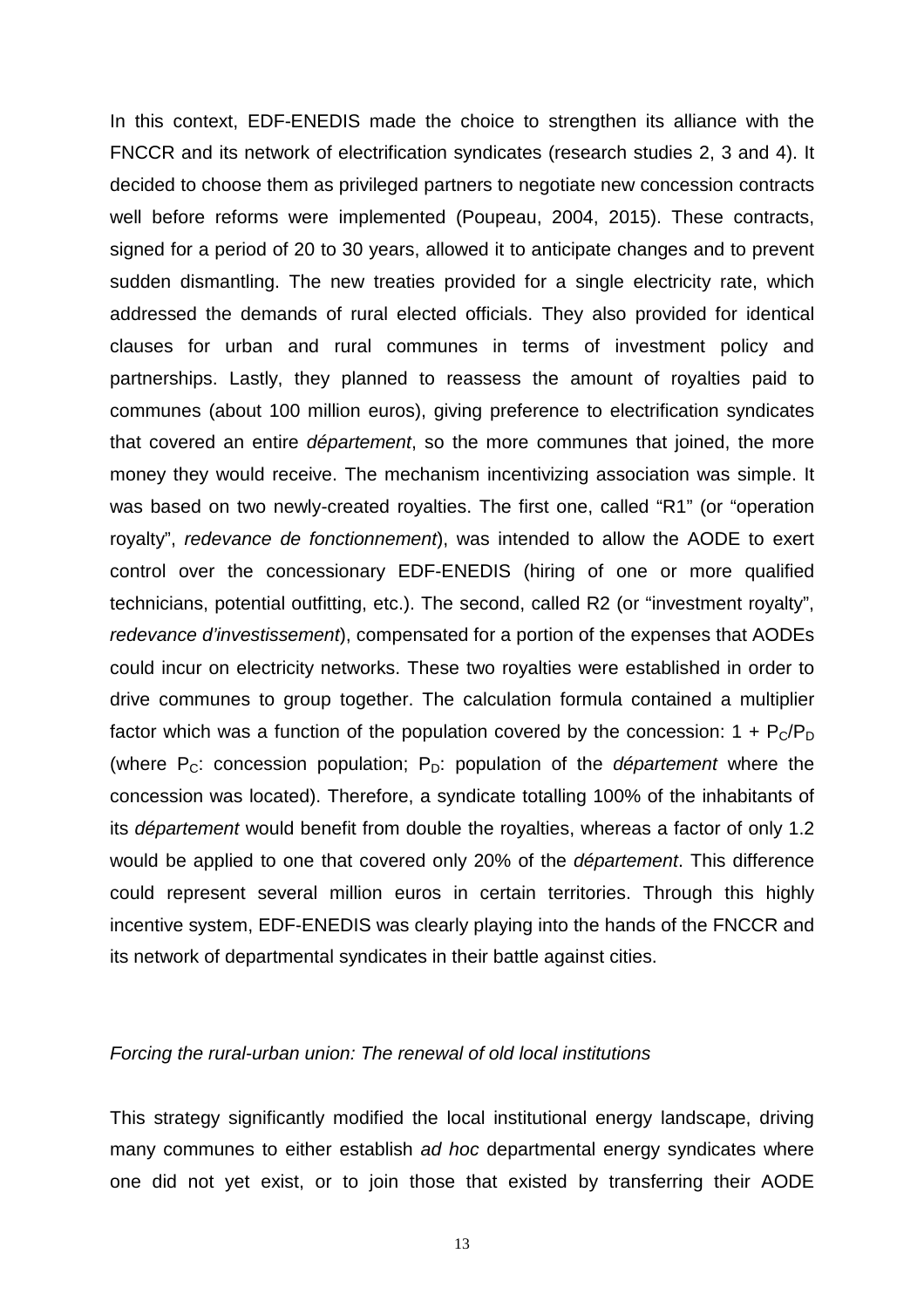jurisdiction to them. In all *départements*, the directors of the FNCCR and EDF-ENEDIS organized meetings to present the financial advantages of the operation. They also visited reluctant elected officials in order to negotiate certain benefits with them (transferring a portion of the royalties and taxes from the syndicate to the commune). At the end of 1992 there were already around 10 contracts signed with syndicates grouping together on average 97% of the communes in their département. In 1994, 56% of French communes had signed the new terms. This number had increased to 84% by the end of 1997, which represented 82% of the French population (Poupeau, 2004).

This departmental grouping dynamic was facilitated by multiple subsequent laws (2006, 2010) (research studies 3, 4 and 11). They were the result of pressure from the FNCCR on the Ministry of the Interior, which was seeking to rationalize the French administrative map by eliminating certain levels or by mutualizing certain technical jurisdictions. Large technical networks (energy, water, transportation, etc.) in particular were targeted at the time. Due to this support from both EDF-ENEDIS and the Ministry of the Interior, by the end of 2010 there were 85 departmental energy syndicates in metropolitan France (out of 90 départements), which reflects the success of the strategy implemented by the FNCCR.

Within two decades, the process of the "departmentalization" of public electricity distribution has therefore progressed considerably. Energy syndicates are becoming increasingly unavoidable institutions not only in the domain of electricity but also beyond it, in the management of large technical systems (research study 11). Whereas they previously took care only of rural electrification credits, they have become AODEs for public electricity distribution networks. The majority of syndicates have also diversified their activity, spreading into public lighting, management of the energy demand, cartography, grouped energy purchasing, or the production of renewable energy (wind, biomass, etc.). Some of them focus on other types of utilities, such as gas, waste, or digital networks, which have also led to the appearance of high stakes in terms of city-countryside inequalities. This transformation demonstrates the power of the rural political lobby, which is capable of mobilizing to avoid being subject to neoliberal reforms.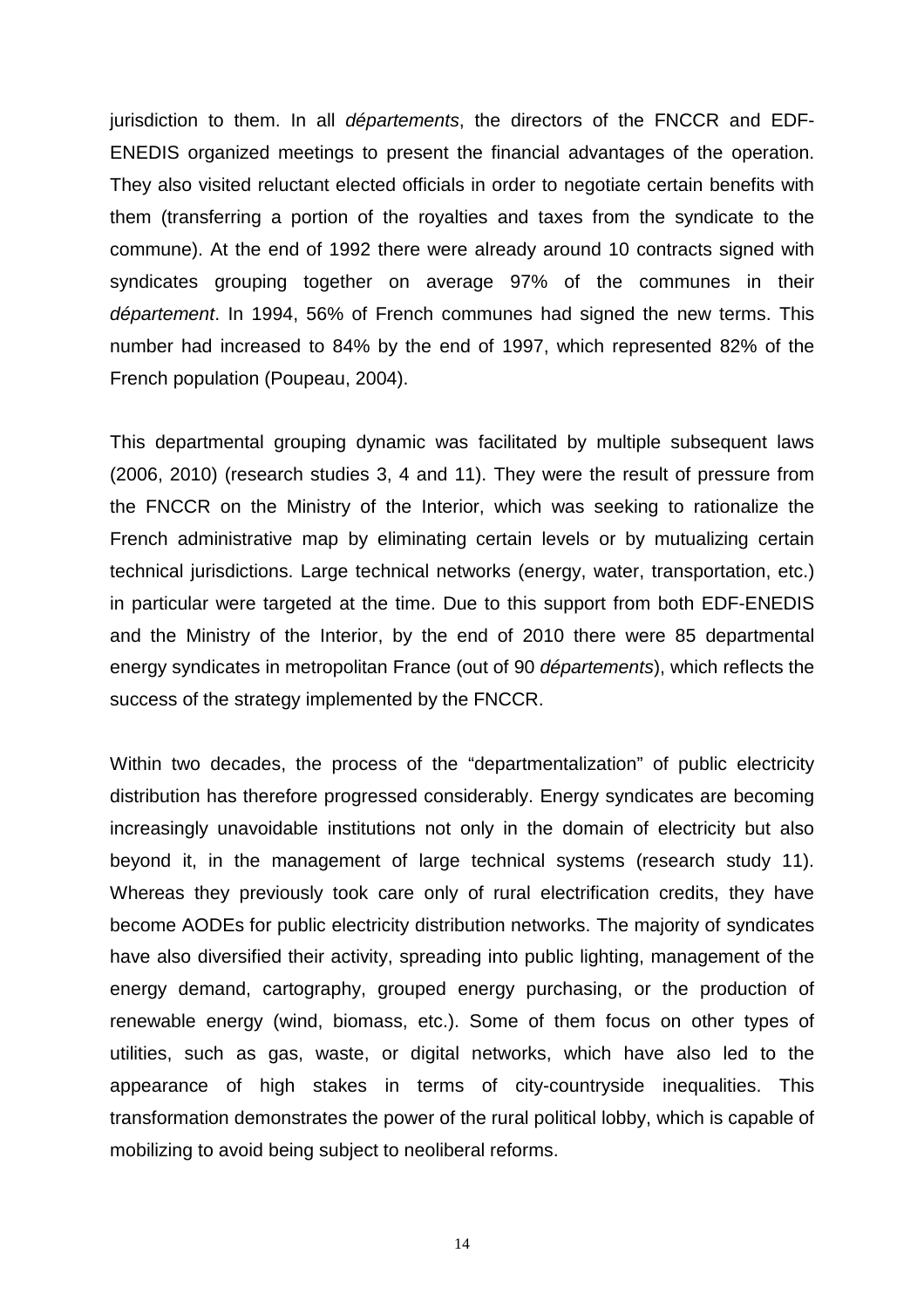The network of departmental syndicates remains heterogeneous across territories<sup>12</sup> (cf. figure n°2). Not all rural elected officials are capable of seizing the opportunities offered to them by the new contractual framework. Some of them are unable to overcome the reluctance of small cities or communes located on the outskirts of metropolises, which are tempted to conserve their autonomy (AODE status) while awaiting the opening to competition that they believe to be in their favour. Others have run into political conflicts, which are at times based on disputes between people (retaining control of the AODE to not play into the hands of an adversary). Three syndicates (Vendée, Sipperec, in the suburbs of Paris, and Calvados) with a budget of over 120 million euros and a staff of more than 40 people have broken away very clearly through the breadth of their means and fields of action (top right in figure n°2). They have a wide range of activities and are very important public investors within their territory (for the Sipperec, see Bellanger and Poupeau, 2013). However, many other syndicates are less organized and still aim to strengthen their position within the local politico-administrative landscape (bottom left in figure n°2). Their rise to power has been slower. For all of these syndicates, the concern has since been to maintain their leadership at a time when metropolitan authorities are attempting to carve out a place for themselves in the regulation of energy issues.



**Figure n°2**. Distribution of energy syndicates in relation to their budgets and staff<sup>13</sup> (2010)

SDE: Syndicat départemental d'énergie.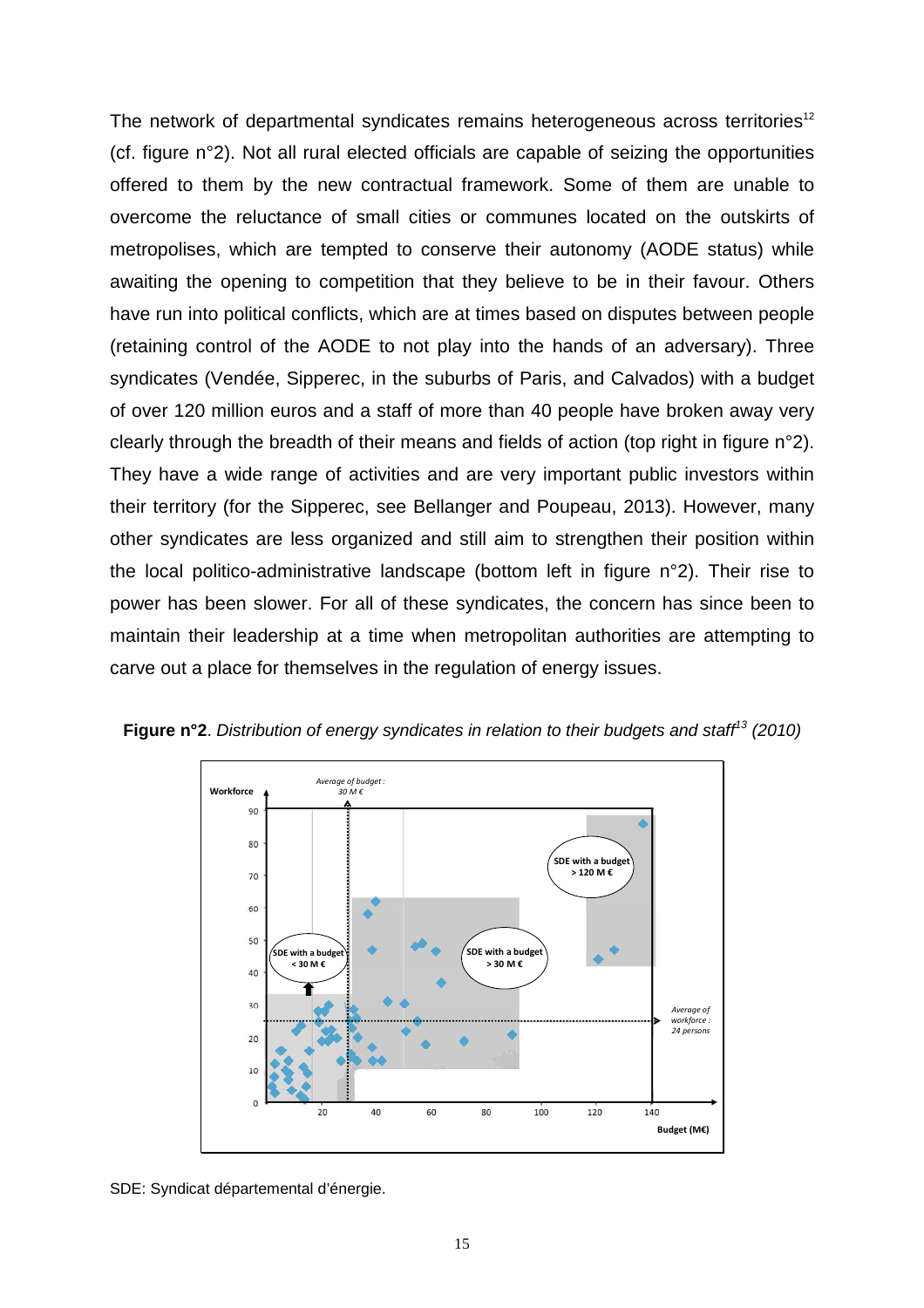#### **The counter-attack: The late reaction of metropolises**

Faced with this rural dynamic, metropolitan elected officials were outpaced for a long time. They attempted to react but met with little success, as they were confronted with a coalition of very powerful actors composed of EDF-ENEDIS (hardly inclined to lose its monopoly), the state (which sought to support its national "champion"), and rural elected officials (dedicated to conserving a high degree of territorial solidarity). Most importantly, up until recently, large cities did not have any lobby comparable to the FNCCR, and existing organizations (such as the  $AMGVF<sup>14</sup>$ ) were not sensitized to public energy distribution issues. It was only very progressively, with important laws on the establishment and strengthening of metropolises (2014, 2015), that the hegemony of the rural world was gradually challenged.

# From energy-climate plans to networks: The recognition of a metropolitan AODE jurisdiction

Starting in the 2000s, France, along with other countries, came to actively support the creation of metropolitan institutions (Brenner, 2004). This creation was based on existing large cities, to which several communes located on their outskirts were added. At the time, multiple municipal jurisdictions were transferred to metropolises: economic development, urban planning, public roads, culture, etc. The management of large electricity and gas networks was nonetheless an exception, despite it constitutes an essential element in the competitiveness of these territories. In reality, the state did not dare to touch the existing governance system and the role of departmental syndicates out of fear of going against rural elected officials and EDF-ENEDIS. It preferred to put emphasis on other public policies deemed to be more of a priority. With regard to energy, it was more around climate change and energy efficiency issues that the new metropolises positioned themselves in the beginning, through the POPE<sup>15</sup> (13 July 2005) and Grenelle II (12 July 2010) laws (research studies 3, 5 and 7). The former introduced a new jurisdiction in support of actions to control the energy demand (to help consumers to reduce their expenses). The latter made it mandatory to draw up territorial energy climate change plans (PCET, plans climat énergie territoriaux), in order to implement France's international commitments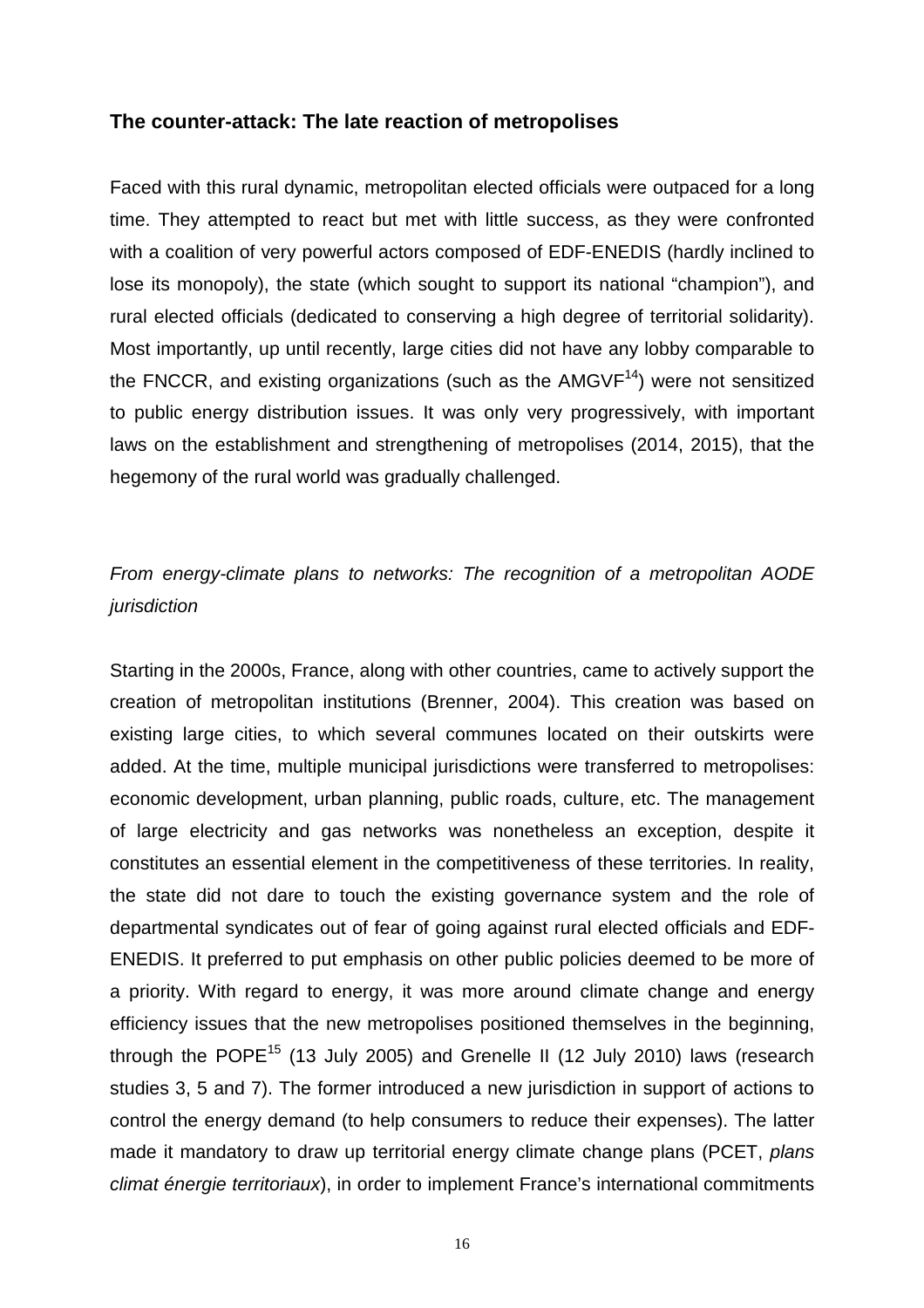in terms of greenhouse gas reductions. However, these were limited jurisdictions, which did not have an effect on the control of public electricity distribution networks and the structuring of the energy market.

The systematic transfer of AODE status from communes to metropolises did not start until the 2010s. Before that, only a few large cities (Dunkerque, Nantes, Nancy and Brest) had succeeded in becoming AODE through strong political will. Elsewhere, metropolises collided with the reluctance of communes located on their outskirts, either because they already belonged to a departmental syndicate (following the process described before), or because they were reluctant to entrust excessive power to the metropolitan government. To overcome these obstacles, the issue of obligatory transfer was put on the political agenda by France urbaine, an association that has represented the interests of metropolises since 2015 (research study 6). The elected officials of large cities became aware of the importance of AODE status for the implementation of energy policies in terms of planning and financing. The subject was addressed multiple times during the national debate on the energy transition, organized by the state (2012-2013, research study 5), and above all during discussions resulting in new decentralization laws during the  $2010s^{16}$ . On this occasion, the representatives of metropolises demanded new transfers of responsibility. A harsh debate with the FNCCR ensued. The latter feared a decline in departmental energy syndicates, which could lose their communes located on the outskirts of large cities. This reduction would have significant political and financial consequences. Politically, it would weaken the rural world on the institutional level (as syndicates would federate a smaller population), and financially, it would result in significant revenue losses, amounting to millions of euros in certain cases. The FNCCR, whose future was at stake, mobilized its full political weight (parliament, the Ministry of the Interior) to limit this risk (research study 5).

A compromise was finally found between the FNCCR and representatives of metropolises during the vote on the MAPTAM law in 2014. Since then, the metropolises have had AODE status for public distribution networks for electricity, gas, and heating/cooling<sup>17</sup>. However, the communes that belong to the metropolitan areas are not obliged to leave energy syndicates if they have already joined one. If they wish to remain within the syndicates (and to retain the advantages derived from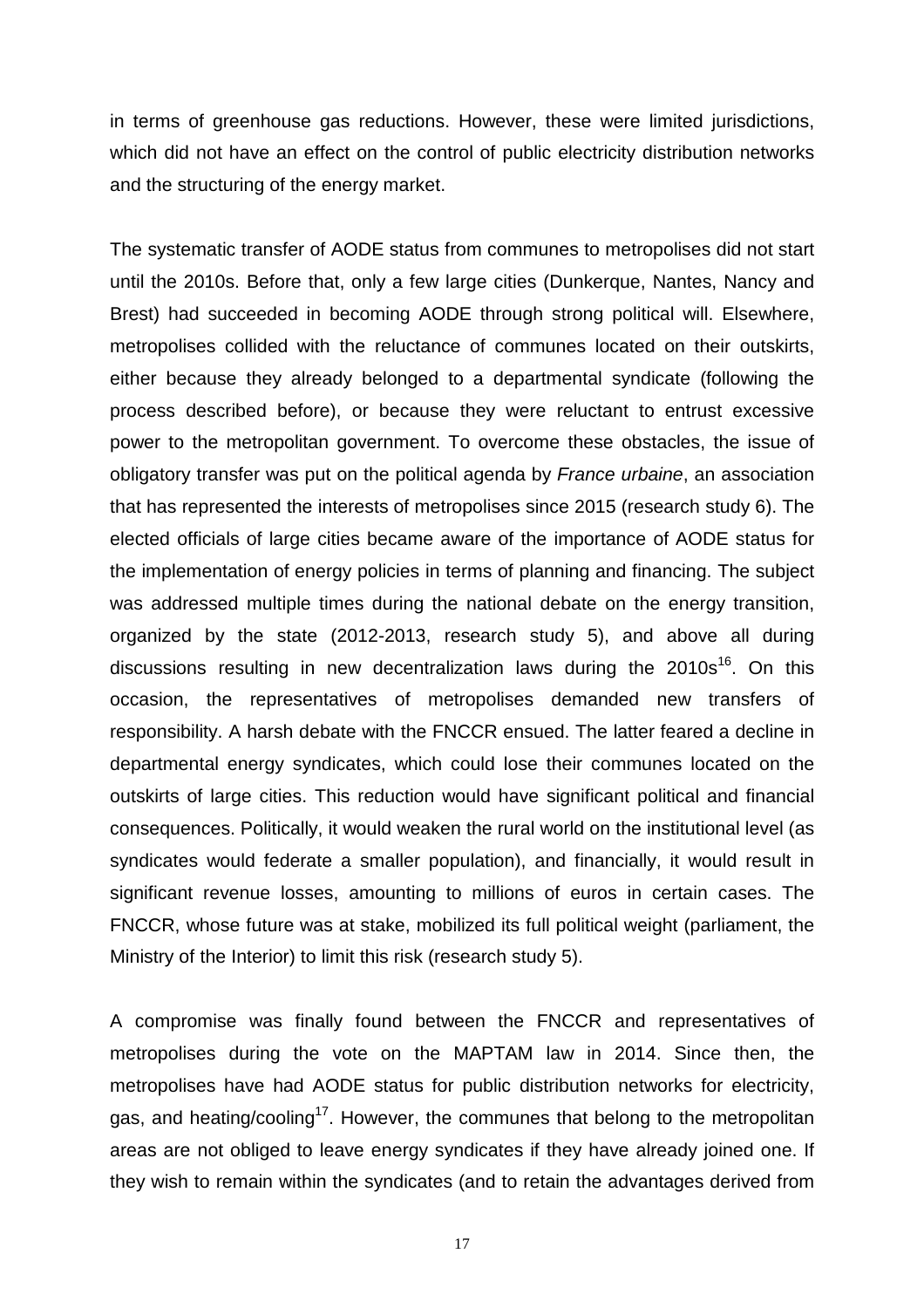them), they are represented by metropolises within government bodies ("representation-substitution" principle). The law therefore enacted the obligation of cooperation, which was subsequently strengthened by a law on energy transition (7 August 2015). While it required syndicates to implement joint consultation commissions to better include the requests of metropolises, it also and above all allowed them to conserve numerous communes, at times playing on their fear of being absorbed by their powerful metropolitan neighbour.

#### Between cohabitation and conflict: A brief summary of new local geopolitics

These changes have resulted in multiple local geopolitical configurations (research studies 7 and 8). It is possible to distinguish two main cases. In certain situations (Nantes, Lille), the boundaries of metropolises and syndicates do not overlap, which has not resulted in direct conflict. Since then, the two actors have cohabited more than they have cooperated. In Dijon, for example, the metropolis manages its own public policies (smart networks, the fight against greenhouse gas emissions, the development of renewable energy, etc.), without strong ties with the syndicate that surrounds it. In other cases, such as Lyon, the boundaries of the metropolis and the syndicate overlap and have required the implementation of forms of coordination in order to avoid a crisis in the governance of electricity networks (inability to agree on the investments to be made, absence of a unifying project, etc.).

In the latter case, tensions appeared primarily around the issue of the representation of the metropolis within energy syndicate governance bodies. This has been an important issue for metropolitan elected officials: it consists in ensuring that the problems of metropolis are not ignored by the syndicates, which are often insensitive to urban issues, to the links between energy and transportation, and to climate change issues (unlike cities, they are not responsible for energy-climate plans). Therefore, it is not surprising that conflicts have emerged around representation rules. While the MAPTAM Law has imposed a ceiling on the representation of metropolises at 49% of voting rights, it has not given any precise indication of the method for calculating the seats. Metropolises have emphasized the population criterion because it favours them (around 49% of the total number of seats would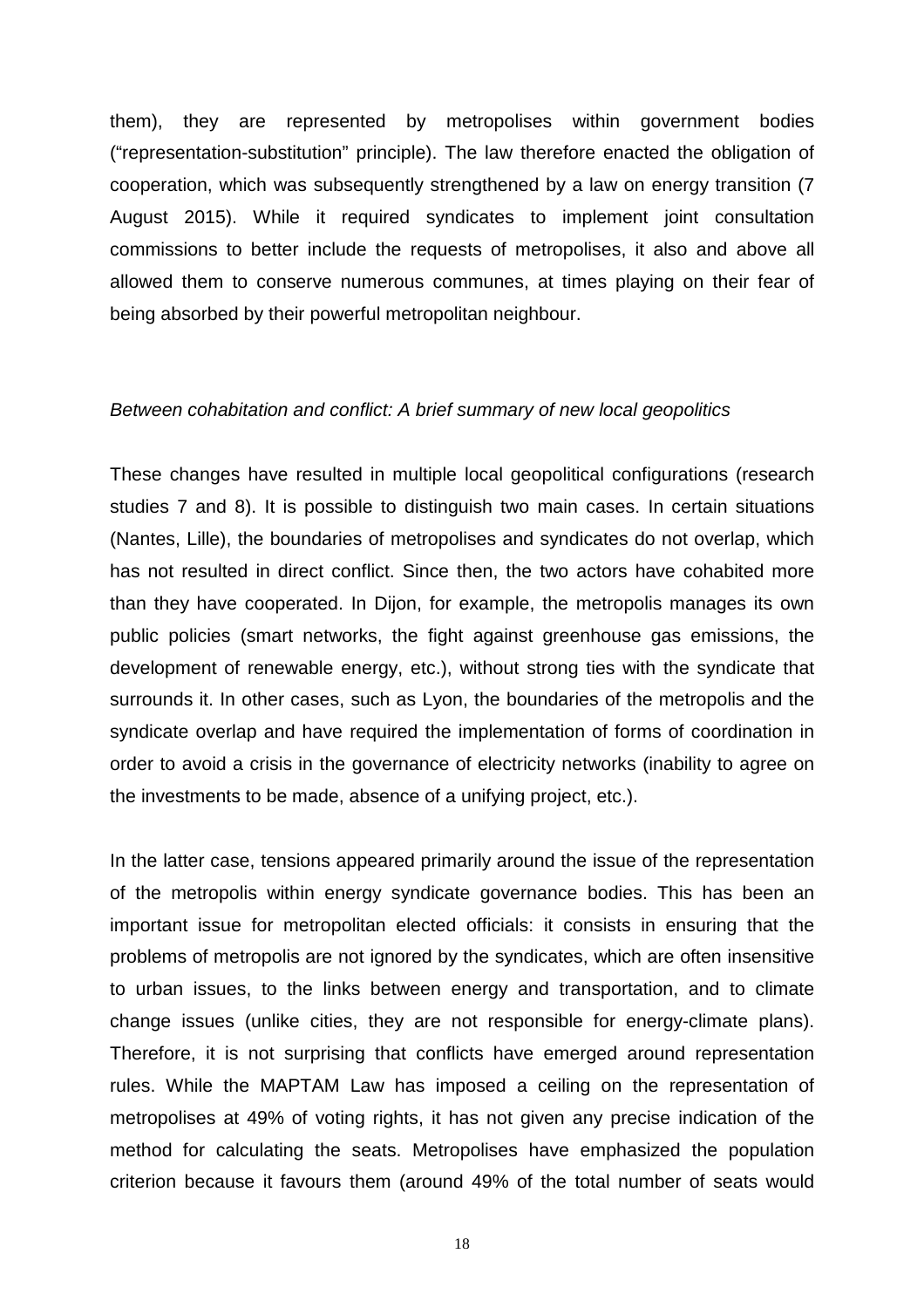belong to them in certain cases). Syndicates, on the other hand, argue for the criterion of investments to implement across the concession territory, as it prioritizes rural areas and their significant needs in this regard. Many conflicts, some of which still endure today, clearly demonstrate that even when required to grant a larger place to metropolises, departmental energy syndicates do not give up their leadership in terms of network regulation.

#### A new "contractual Yalta" between metropolises and energy syndicates

Parallel to this process, metropolises attempted to review the concession contracts signed in the 1990s with EDF-ENEDIS (research studies 8 to 10). As we saw in the second section, at the time, these contracts had been highly favourable to rural elected officials. The latter had obtained numerous advantages for their syndicates, while retaining a system with little differentiation between territories (single rate, identical terms). Faced with the centralizing coalition composed of the FNCCR, EDF-ENEDIS, and the state, the representatives of metropolises had only been successful in obtaining minor adjustments, in the form of a "large cities protocol" (Poupeau, 2004, 2015). This charter, of a non-contractual nature, was somewhat more attuned to the particularities of metropolitan territories, in the form of partnerships (development of electric vehicles, participation in local projects, etc.). However, the political economy of concession contracts remained fundamentally unchanged, as neither EDF, nor the state, nor the FNCCR wished to revise the standardized frame.

Discussions with city representatives were resumed in the 2010s, at a time when many concession contracts signed 20 to 30 years earlier were expiring. Metropolitan elected officials were in somewhat more of a position of power than they had been at the beginning of the 1990s. The expertise of large cities had increased significantly with regard to energy issues. The jurisdictions of metropolises had grown, around the energy and climate plans and then the management of distribution networks (AODE status). Yet despite these advantages, city representatives experienced difficulties in obtaining additional progress on concession contracts. The directors of France urbaine, an association of elected officials which had become a rival of the FNCCR, hesitated to step into a new phase by requesting the dismantling of the centralized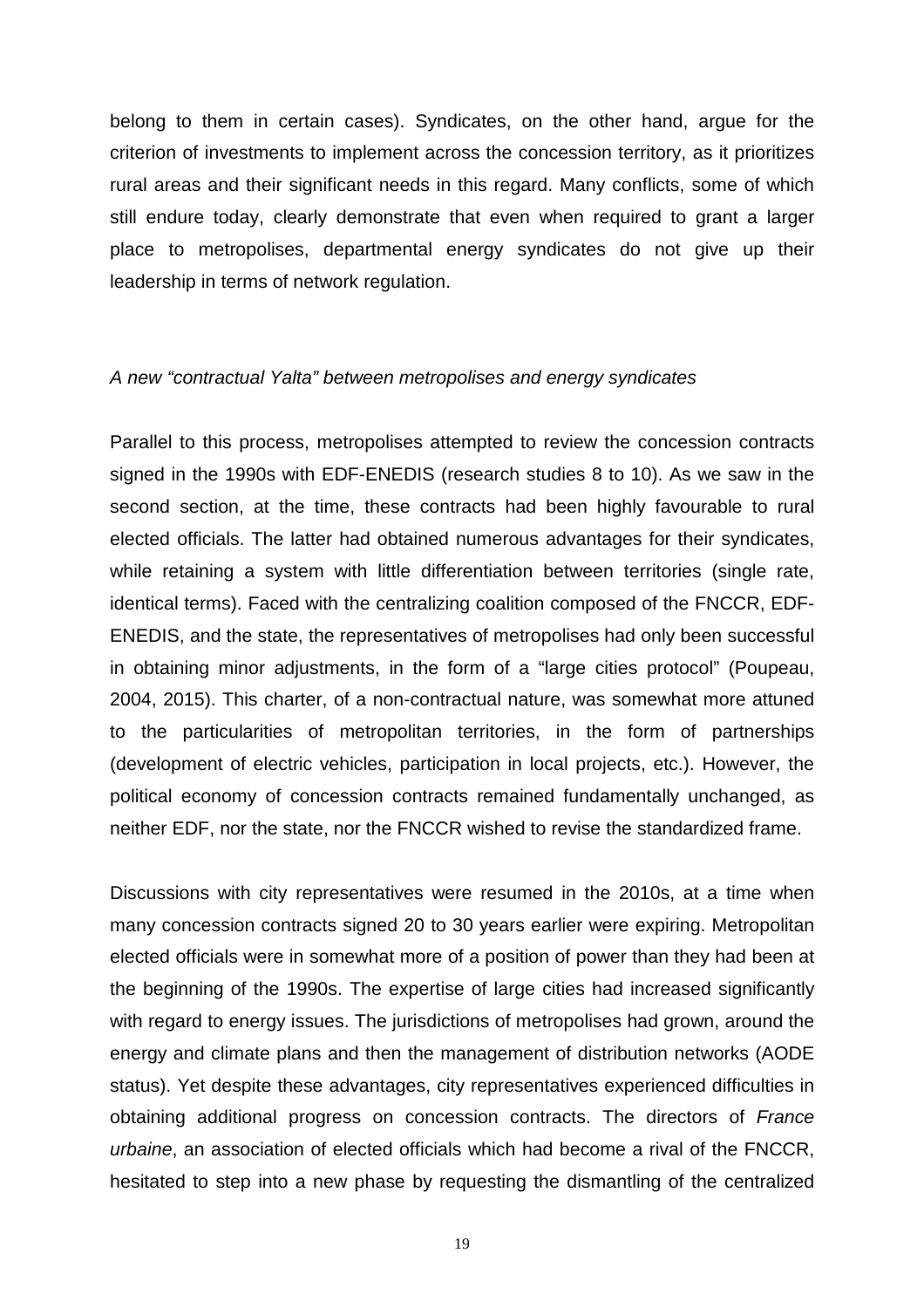model: the end of the single rate (TURPE), the differentiation of concession contracts based on territories, and the placement of EDF-ENEDIS in a situation of competition. As many of them belonged to the Socialist Party, in reality they were very attached to the maintenance of the public monopoly, along with the majority of their voters. Moreover, they were on the same political side as the governments in power (under the presidency of François Hollande), which did not want to address a controversial issue at a time when they were experiencing significant difficulties. For this reason, France urbaine decided to nurture its relations with the FNCCR and its network of energy syndicates. EDF-ENEDIS changed little in its position. It became aware of the necessity of renewing political alliances by giving more weight to metropolises as emerging partners in the energy transition, but did not dare confront the FNCCR in the domain of differentiation, fearing that it would break the alliance established several years earlier.

In this context, in June 2016, France urbaine and EDF-ENEDIS signed an agreement protocol on new concession contracts<sup>18</sup>. In it, the association noted its commitment to equality in the treatment of territories and the maintenance of a single transportation rate. In return, EDF-ENEDIS made multiple commitments with regard to finance (greater transparency on the assets of concessions, an increase in royalties), investments (participation in the creation of metropolitan master plans), and environmental and societal actions (the fight against energy poverty, support promoting electro-mobility, experiments on smart networks, etc.). These provisions pushed the limits of a centralized system to the hilt. However, by no means did they undermine the principles of the organization and regulation of the electricity sector, thereby once again showing the capacity for resistance of the rural lobby.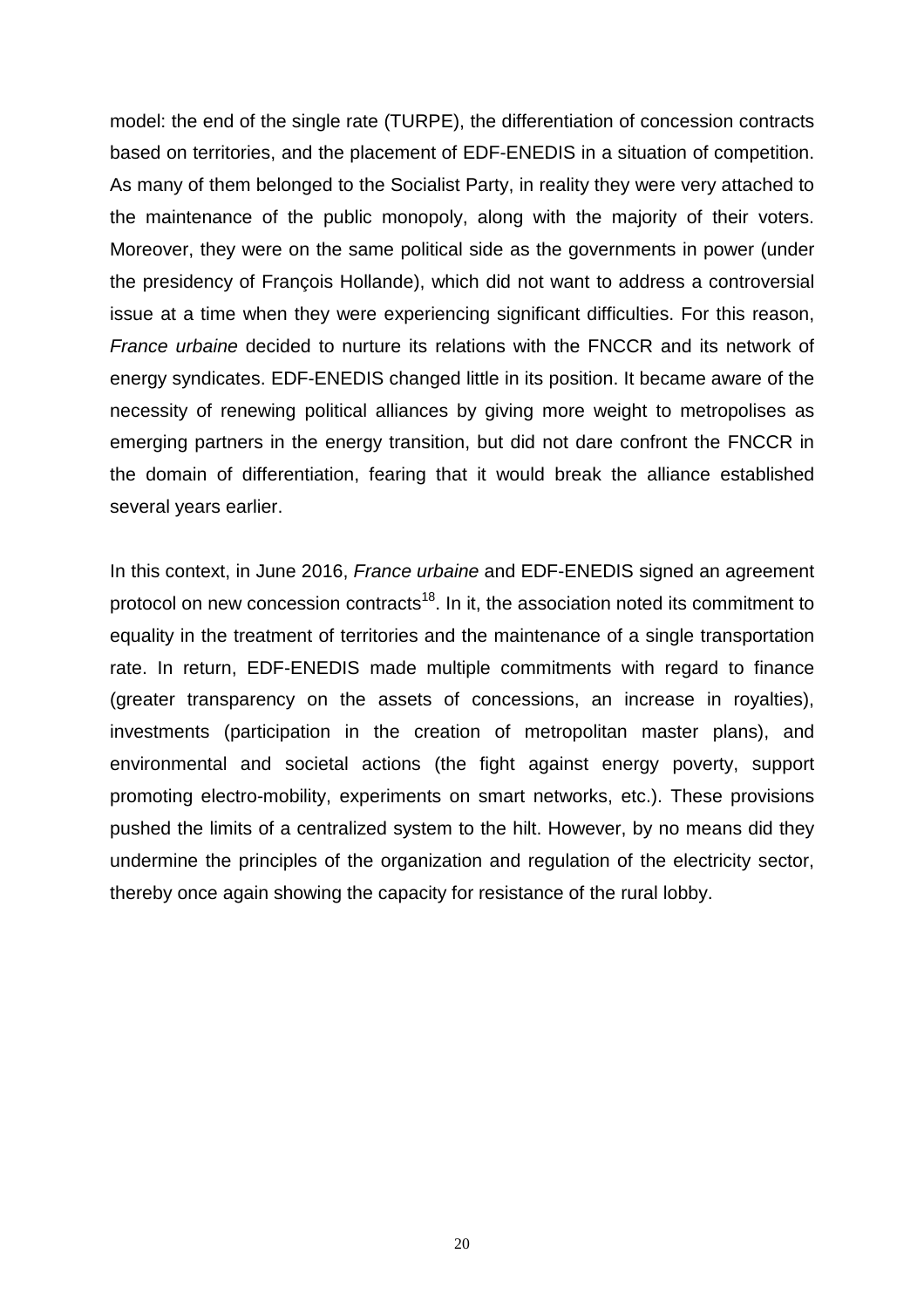#### **Conclusion**

Because they are underpinned by a differentiation logic (between users, between operators, between spaces), in a context of decentralization, neoliberal reforms give rise to territorial conflicts in the regulation of the energy sector. Many rivalries have thus emerged within cities (Blanchet, 2015; Späth, Rohracher, 2015; Becker et al., 2017), between cities and states (Monstadt, 2007; Poupeau, 2014; Hannon, Bolton, 2015; Monstadt, Wolff, 2015; Rocholl, Bolton, 2016), and between cities and the rural territories surrounding them. This article has illustrated this by showing how, over the span of two decades, the control of these public electricity distribution networks in France has become a subject of major conflict between metropolitan and rural elected officials, due to the place occupied by infrastructure in the energy transition process. In fact, important issues come into play for local public authorities, with regard both to financing (capturing a portion of the profits generated by utilities) and to public policy (defending certain types of consumers, preserving the appeal of territories threatened by economic changes). These rivalries have led to strategies developed by both rural and metropolitan areas' representatives to control these infrastructures, by mobilizing many resources: institutional, political and legal (cf. Table n°1). As a result, a kind of "partition" of the French territory or, to put it another way, a new geopolitical order around the management of energy infrastructures, is emerging between, on the one hand, large syndicates representing rural areas, and, on the other, metropolises as they become more autonomous yet remain unable to contest the national frame and the main solidarity mechanisms.

These rivalries do not mean that urban and rural territories are necessarily opposed to one another in all respects. Forms of cooperation do also exist, for example with regard to the development of renewable energy sources (Géocarrefour, 2015). Yet at times they exist alongside more conflictual situations. It is therefore necessary to consider the urban-rural relationship in detail and in context, in relation to issues under scrutiny. To this end, the "local geopolitics" approach appears to be heuristically useful, precisely because it requires specific knowledge of the stakes (which are at times hidden) of territorial recompositions, as well as the set of political, economic, and legal resources that are mobilized by actors. While such an examination may seem very technical and dry for a non-specialist reader poorly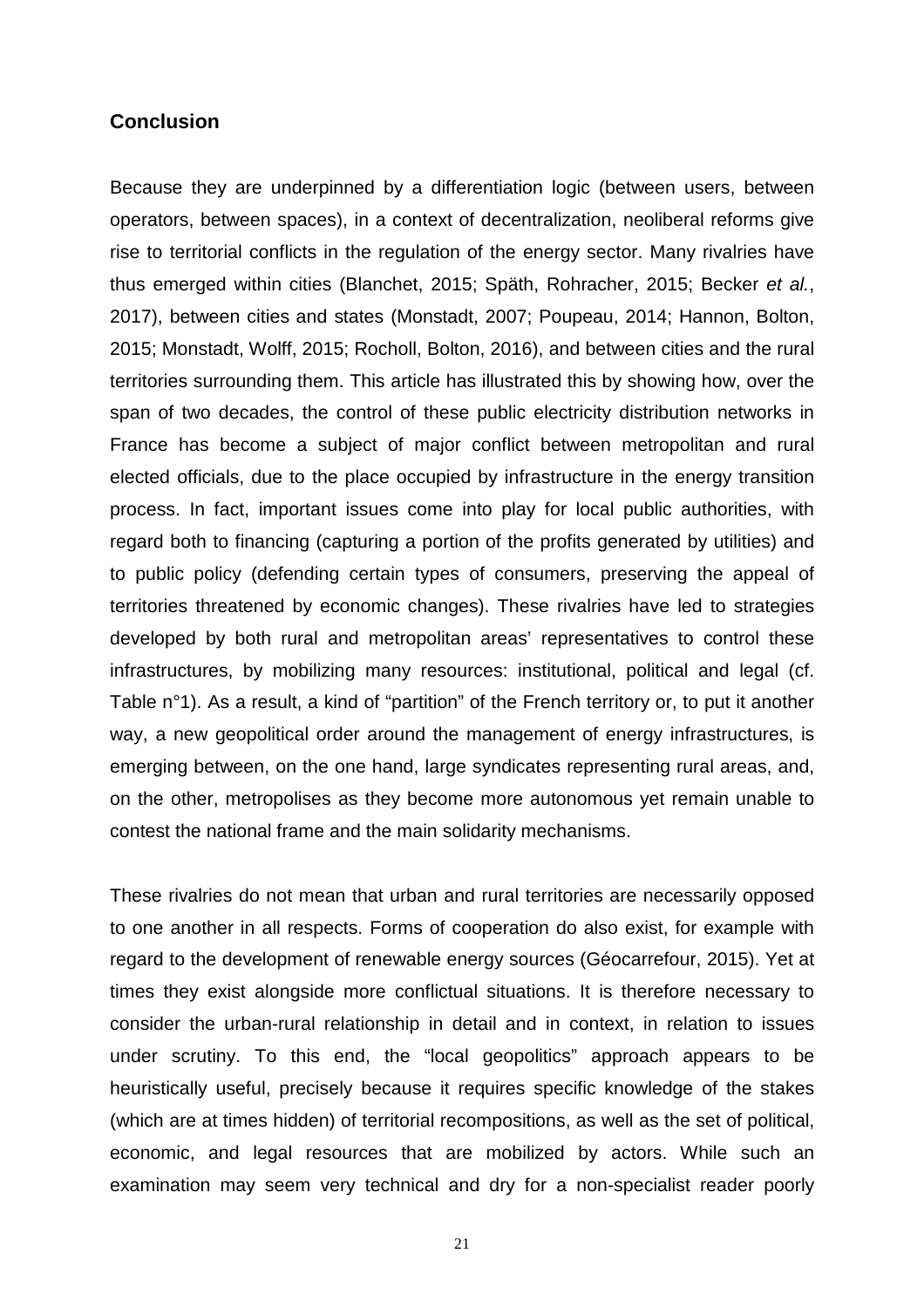informed of certain "technical" subtleties (legal rules, the analysis of the economic value chain, etc.), we nonetheless believe it to be essential, for otherwise we could fall into the trap of certain research on local governance which fails to carry out a detailed analysis of the fields of public action that it studies (territorialized political economy of the sector, analysis of the interplay of actors from a multi-level perspective, etc.).

| Kind of resources          | Rural areas' representatives   | Metropolitan areas'            |  |
|----------------------------|--------------------------------|--------------------------------|--|
|                            |                                | representatives                |  |
| Intergovernmental networks | <b>FNCCR</b>                   | <b>France Urbaine</b>          |  |
| Institutional allies       | EDF (and ENEDIS)               | Actors calling for large-scale |  |
|                            | Ministry of Interior           | decentralization (in State     |  |
|                            | Senate                         | administrations, associations  |  |
|                            |                                | of local authorities, new      |  |
|                            |                                | operators, NGOs, etc.)         |  |
| Political arguments        | National solidarity            | Globalization (through strong  |  |
|                            | Protection of the national     | metropolises)                  |  |
|                            | champion (EDF) against         | Energy transition (urban       |  |
|                            | liberalization                 | areas as key territories)      |  |
| Legal aspects              | Concession contracts with EDF  | Laws of 2014 (creation of      |  |
|                            | (incentives)                   | metropolises) and 2015         |  |
|                            | Laws of 2006 and 2010          | (energy transition)            |  |
|                            | (promotion of large syndicates |                                |  |
|                            | in energy)                     |                                |  |

**Table n°1**. Resources used by rural and metropolitan areas' representatives to design a new geopolitics of distribution networks management in electricity

EDF: électricité de France; FNCCR: Fédération nationale des collectivités concédantes et régies; NGO: Non-governmental organization.

Beyond energy, one of the major findings of this article is to show that metropolization processes must not be analysed solely through the lens of the rescaling strategies carried out by states over the past twenty years or more (Brenner, 2004; Jonas, Ward, 2007; Kübler, Lefèvre, 2018) or the ability of metropolises to establish themselves as collective actors (Le Galès, 2002; Heinelt, Kübler, 2005; Kantor et al., 2012; Evers, de Vries, 2013; Keil et al., 2016). The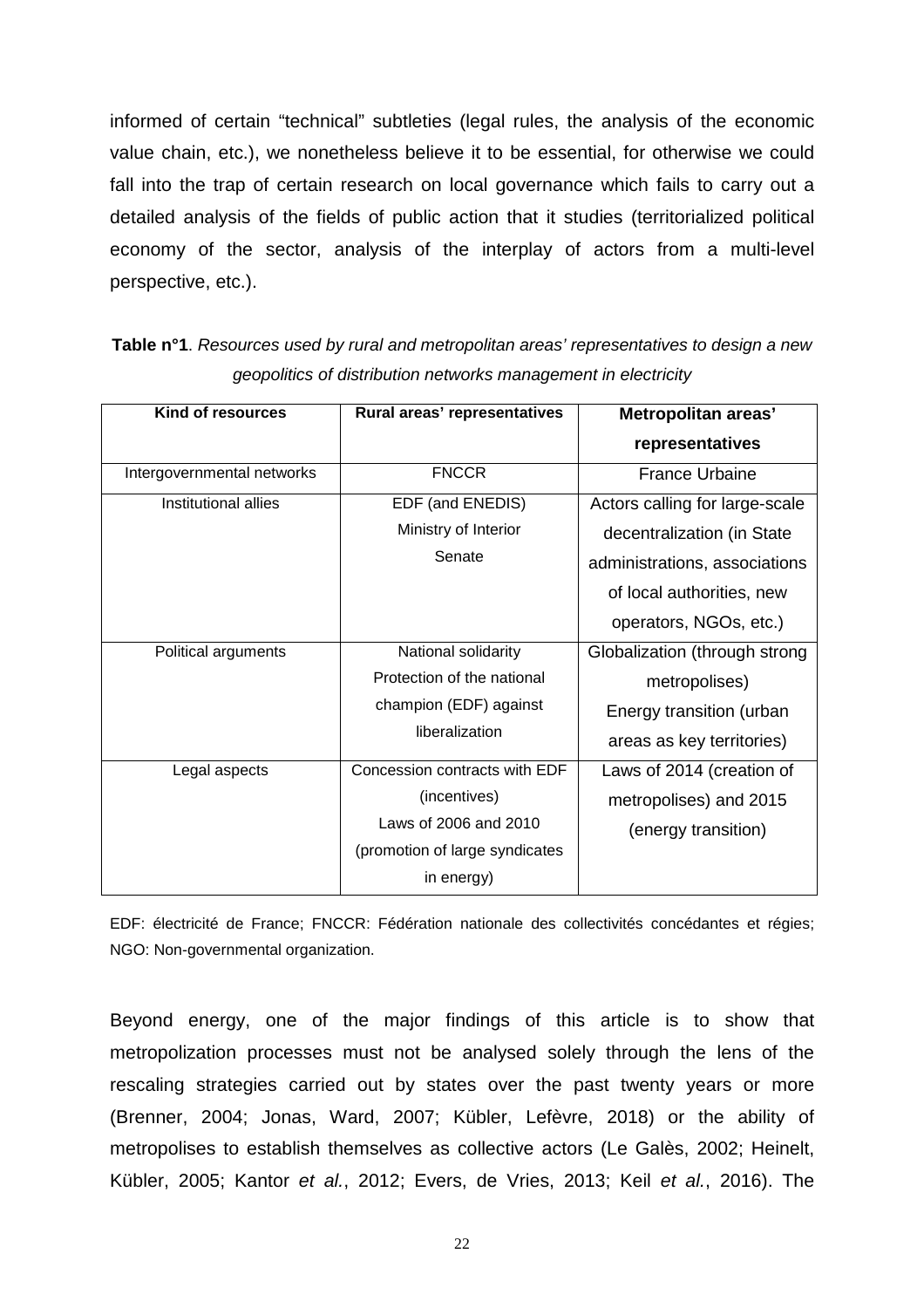policies followed by states are certainly central for explaining and understanding these phenomena, in view of the major role that they play in territorial recompositions. Moreover, metropolises' assertion of their role depends on the ability of their political and administrative elite to rally and federate the actors in their territory around a common political project. These two classic explanatory factors could however be improved by an analysis of the power relations that link metropolises to other local political institutions (regions, provinces, counties, rural communes, etc.). The example of energy illustrates this well. The obstacles that metropolises encounter in their quest for leadership in energy do not stem solely from the attitude of the state, which in France is more reluctant to liberalize the sector than in other countries, in order to preserve its "national champion" (EDF) and its social model, which is highly redistributive. They also stem from the existence of powerful rural institutions in this sector at both local (departmental energy syndicates) and national (the FNCCR) levels. In favour of maintaining a form of centralization, today, these institutions play an important counter-power role in the metropolization process by opposing differentiation strategies. To do so, they mobilize numerous resources, as noted above. It is by also looking at this type of actor, midway between the national (state) and local (metropolises) levels, that we can better understand the metropolization process.

#### **Notes**

1. FNCCR, "Quel mode de gestion pour les services publics locaux de l'électricité ?", 2011, pp. 14-15 (the statistics are those of INSEE, 2007).

2. This publication draws on research on the French energy sector over the past twenty years, which has resulted in multiple publications in French. For more information, see the methodological annex. We thank Daniel Florentin, Olivier Labussière and Jonathan Rutherford for their opinions and advice.

3. Created under the French Revolution, communes (or municipalities) constitute the smallest politico-administrative division in the country. They are headed by a mayor elected through indirect universal suffrage. The population of the 35,000 French communes ranges from a few inhabitants to several million (Paris, Lyon, Marseille, etc.).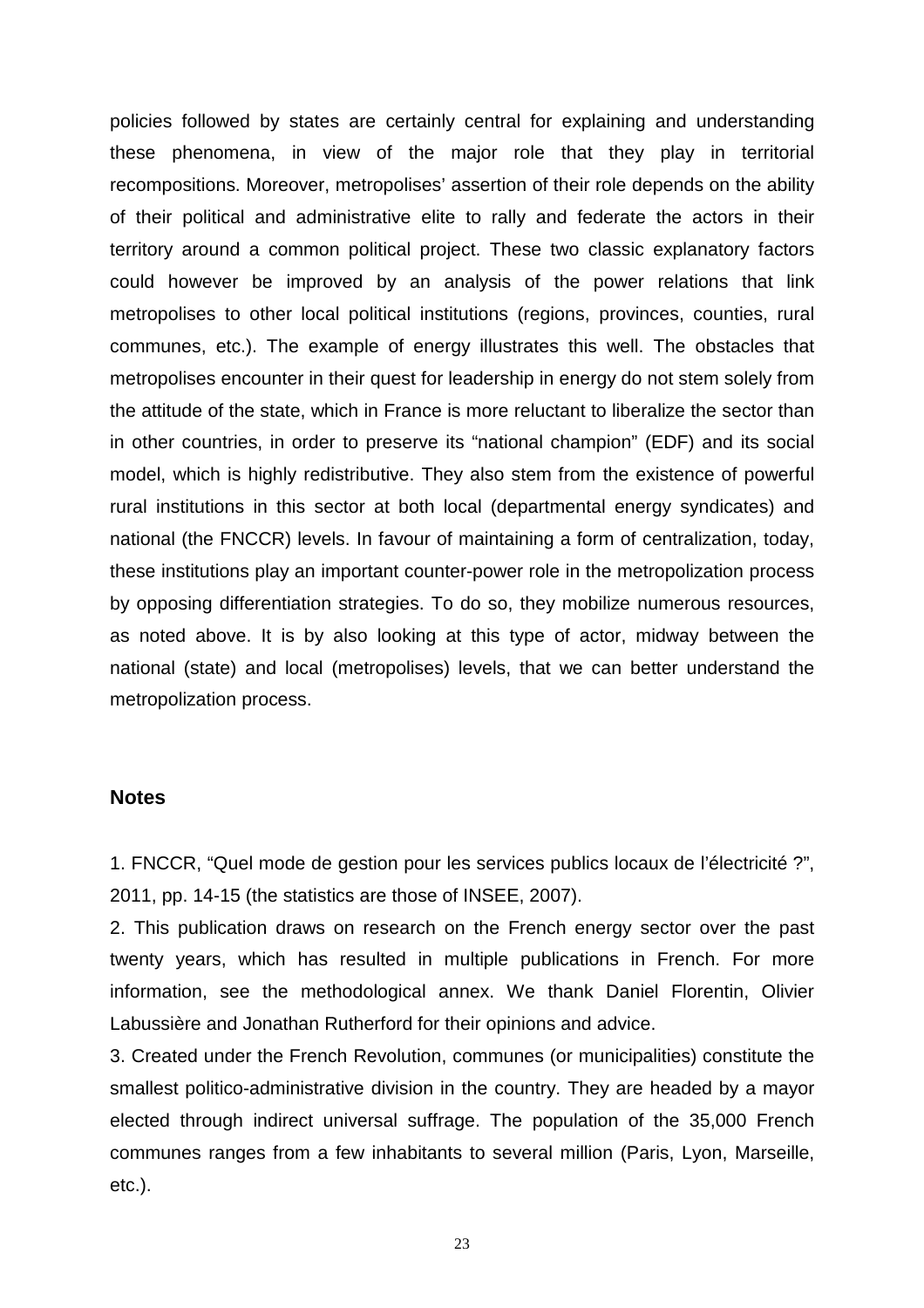4. Poupeau, 2017. It amounted to 400 million in 2017 (source: Sénat).

5. With around 170 local distribution companies that service 5% of the French territory. On these actors, cf. Gabillet, 2015.

6. CRE.

7. CRE.

8. Cour des comptes, Rapport public annuel 2013, p. 133.

9. CRE, 2017.

10. A report from the Cour des comptes (doc. cit., pp. 140-141) mentions the fact that EDF-ENEDIS serves as a veritable "cash cow" for its shareholder EDF (financing of its international investment policy) and indirectly for the French state (reduction of public deficits). Between 2008 and 2011, ENEDIS often paid at least 75% of its net profit to its parent company.

11. In 2017, France had 101 départements. As their size is between that of communes and that of regions, départements are political and administrative areas which allow for solidarity between rural and urban areas. Attaining this size is therefore an essential goal for syndicates.

12. SEA Conseil en stratégie, Altime Charles Riley, "La distribution d'électricité en France. Quelles évolutions ? Organisation territoriale de l'énergie et évolution des métiers", Janvier 2011). The data that follow are drawn from this study (sample: n=57).

13. SEA Conseil en stratégie, Altime Charles Riley (doc. cit., p. 11). Translated from French by the author.

14. The Association des maires des grandes villes de France (the association of mayors of large cities in France) was created in 1974.

15. Loi de programmation fixant les orientations de la politique énergétique (the framework legislation establishing the orientations of the energy policy).

16. The MAPTAM Law (Modernisation de l'action publique territoriale et d'affirmation des métropoles, Modernization of public territorial action and affirmation of metropolises) of January 27, 2014 and the NOTRe law (on the New territorial organization of the Republic, Nouvelle organisation territoriale de la République) of August 17, 2015.

17. With the exception of the Metropolis of Greater Paris, which did not obtain this jurisdiction.

18. From the France urbaine website.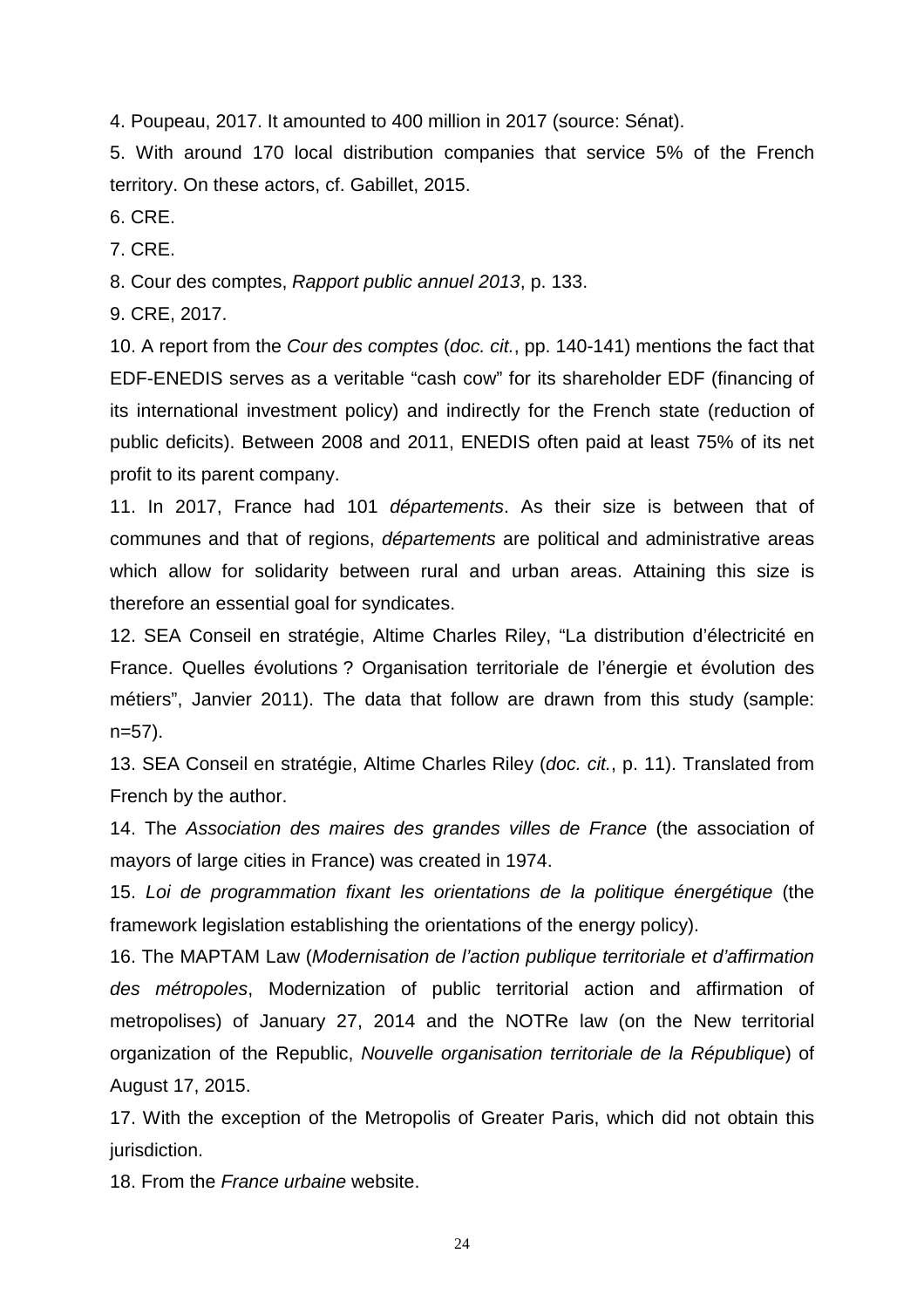## **Bibliography**

Becker S, Naumann M and Moss T. (2017) Between coproduction and commons: understanding initiatives to reclaim urban energy provision in Berlin and Hamburg. Urban Research & Practice 10(1), 63-85.

Bellanger E and Poupeau FM (2013) Lumières sur la banlieue. Histoire du syndicat intercommunal de la périphérie de Paris pour l'électricité et les réseaux de communication (SIPPEREC). Paris: Les Éditions de l'Atelier.

Birchfield VL and Duffield JS (eds) (2011) Towards a Common European Union Energy Policy: Problems, Progress, and Prospects. London: Palgrave.

Blanchet T (2015) Struggle Over Energy Transition in Berlin: How Do Grassroots Initiatives Affect Local Energy Policy-Making? Energy Policy 78, 246–254.

Boyer M (2019), Les syndicats d'énergie : bras armés des collectivités territoriales dans la transition énergétique ? Working Paper of LATTS 19-17 (https://halenpc.archives-ouvertes.fr/hal-02166300).

Brenner N (2004) New States Spaces. Urban Governance and the Rescaling of Statehood. Oxford: Oxford University Press.

Bulkeley H (2013) Cities and Climate Change. London: Routledge.

Chick M (2007) Electricity and Energy Policy in Britain, France and the United States since 1945. Cheltenham, Northampton: Edward Elgar.

Cohen S (2015) Geopolitics. The Geography of International Relations. London: Rowman & Littlefield.

Considine JI and Paik KW (eds) (2018) Handbook of energy politics, Cheltenham (UK), Northampton (Mass.): Edward Elgar.

Coutard O and Rutherford J (2011) The rise of post-networked cities in Europe? Recombining infrastructural, ecological and urban transformations in low carbon transitions. In: Bulkeley H, Castan Broto V, Hodson M and Marvin S (eds) Cities and Low Carbon Transitions. London: Routledge, pp. 107-125.

Davidson DJ and Gross M (eds) (2018) The Oxford Handbook of Energy and Society, Oxford University Press.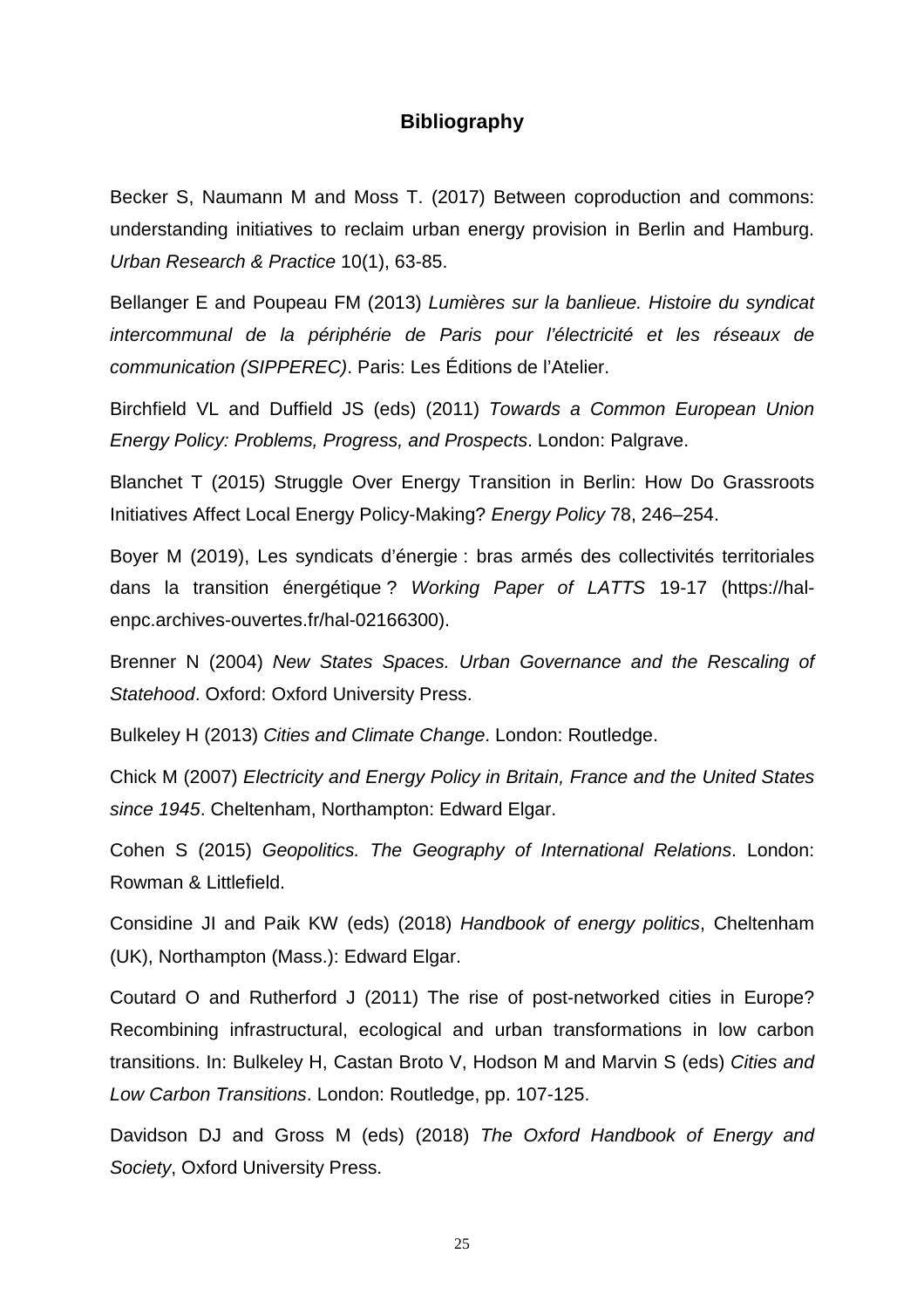Energy Policy (2015) Urban energy governance: local actions, capacities and politics. Special issue 78.

Evers D and de Vries J (2013) Explaining Governance in Five Mega-City Regions: Rethinking the Role of Hierarchy and Government. European Planning Studies, 21(4), 536–555.

Frost RL (1991) Alternating currents. Nationalized Power in France, 1946-1970. Ithaca and London: Cornell University Press.

Gabillet P (2015) Les entreprises locales de distribution à Grenoble et Metz : Des outils de gouvernement énergétique urbain partiellement appropriés, PhD Thesis, University of Paris-Est.

Géocarrefour (2015) Les campagnes dans la transition énergétique. Special issue 90(4).

Glachant JM and Finon D (2003) Competition in European Electricity Markets. A Cross-country Comparison, Cheltenham (UK), Northampton (USA): Edward Elgar.

Goldthau A (ed.) (2013) Handbook of Global Energy Policy, John Wiley & Sons.

Goldthau A, Keating F and Kuzemko C (eds) (2018) Handbook of the international political economy of energy and natural resources, Northampton (USA): Edward Elgar.

Graham S and Marvin S (2001) Splintering Urbanism. Networked Infrastructures, Technological Mobilities and the Urban condition. Routledge, London.

Hannah L (1979) Electricity before Nationalization A Study of the Development of The Electricity Supply Industry in Britain to 1948. London, Basingstoke: Macmillan Press.

Hannon MJ and Bolton R (2015) UK Local Authority engagement with the Energy Service Company (ESCo) model: Key characteristics, benefits, limitations and considerations. Energy Policy 78, 198-212.

Heinelt H and Kübler D (eds) (2005). Metropolitan Governance: Capacity, Democracy and the Dynamics of Place. ECPR Series in European Political Science. London: Routledge.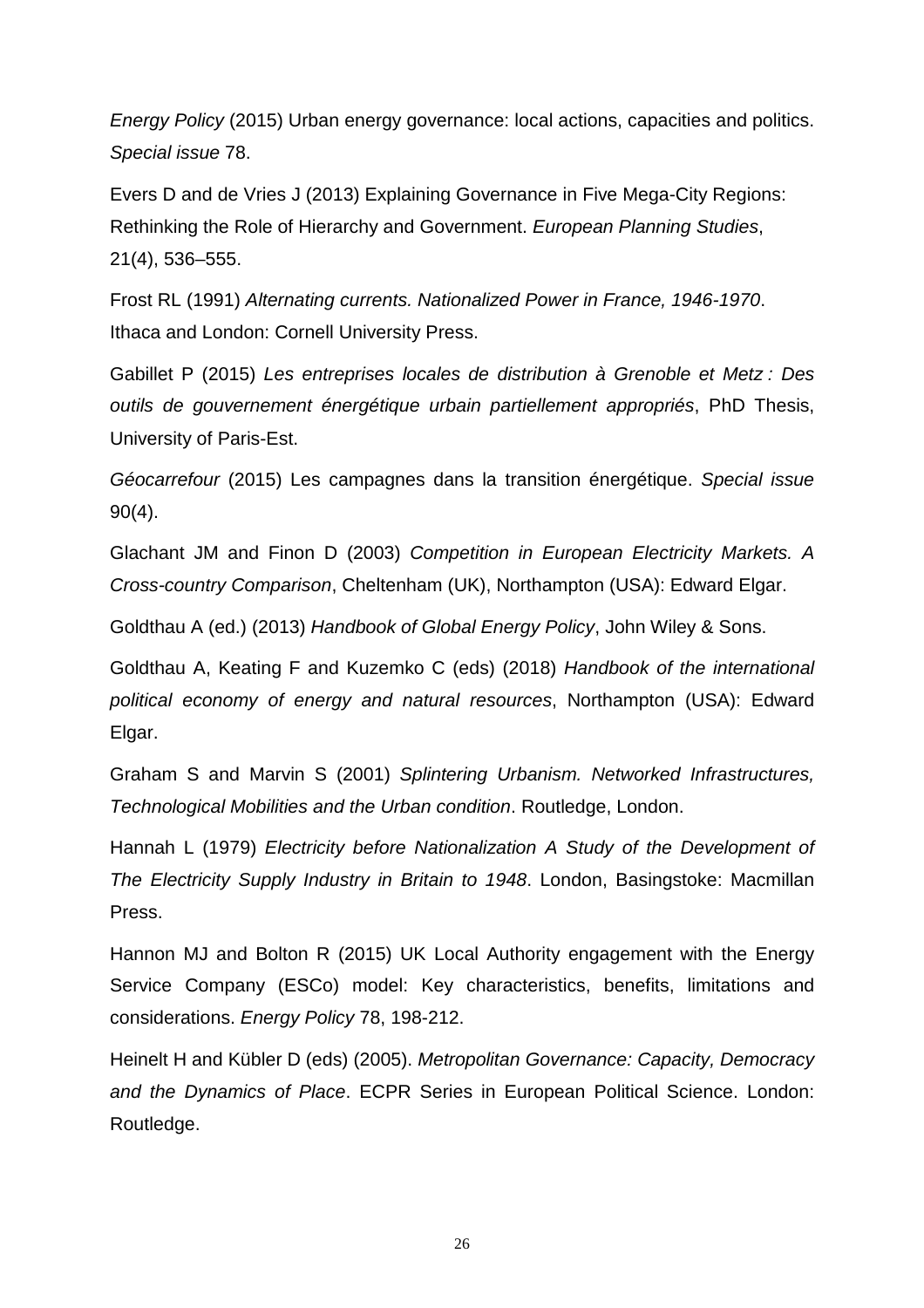Jonas AEG and Ward K (2007) Introduction to a debate on city-regions: New geographies of governance, democracy and social reproduction. International Journal of Urban and Regional Research 31(1), 169-178.

Kantor P, Lefèvre C, Saito A, Savitch HV and Thornley A (2012) Struggling Giants. City-Region Governance in London, New York, Paris and Tokyo. Minneapolis: University of Minnesota Press.

Keil R, Hamel P, Boudreau JA and Kipfer S (2016) Governing Cities Through Regions. Canadian and European Perspectives. Wilfried Laurier University Press.

Kübler D and Lefèvre C (2018) Megacity governance and the state. Urban Research & Practice, 11 (4): 378-395.

Kuisel RF (1984) Le capitalisme et l'État en France. Modernisation et dirigisme au XX° siècle. Paris: Gallimard.

Le Galès P (2002) European Cities. Social Conflicts and Governance. New York: Oxford University Press.

Lévy-Leboyer M and Morsel H (eds) (1994) Histoire de l'électricité en France. Tome deuxième : 1919-1946. Paris: Fayard.

Lorrain D (1992) The French Model of Urban Services. West European Politics 15(2), 77-92.

Mahoney J and Thelen K (2010) A Gradual Theory of Institutional Change. In: Mahoney, J., Thelen, K. (eds) Explaining Institutional Change: Ambiguity, Agency, and Power. Cambridge: Cambridge University Press, pp. 1-37.

Marcou G, Eiller AC, Poupeau FM and Staropoli C (eds) (2015) Gouvernance et innovations dans le système énergétique. De nouveaux défis pour les collectivités territoriales ? Paris: L'Harmattan.

Matlary JH (1997) Energy Policy in the European Union, New York: St Martin's Press.

Mc Gowan F (ed.) (1996) European Energy Policies in a Changing Environment. Heidelberg: Physica-Verlag.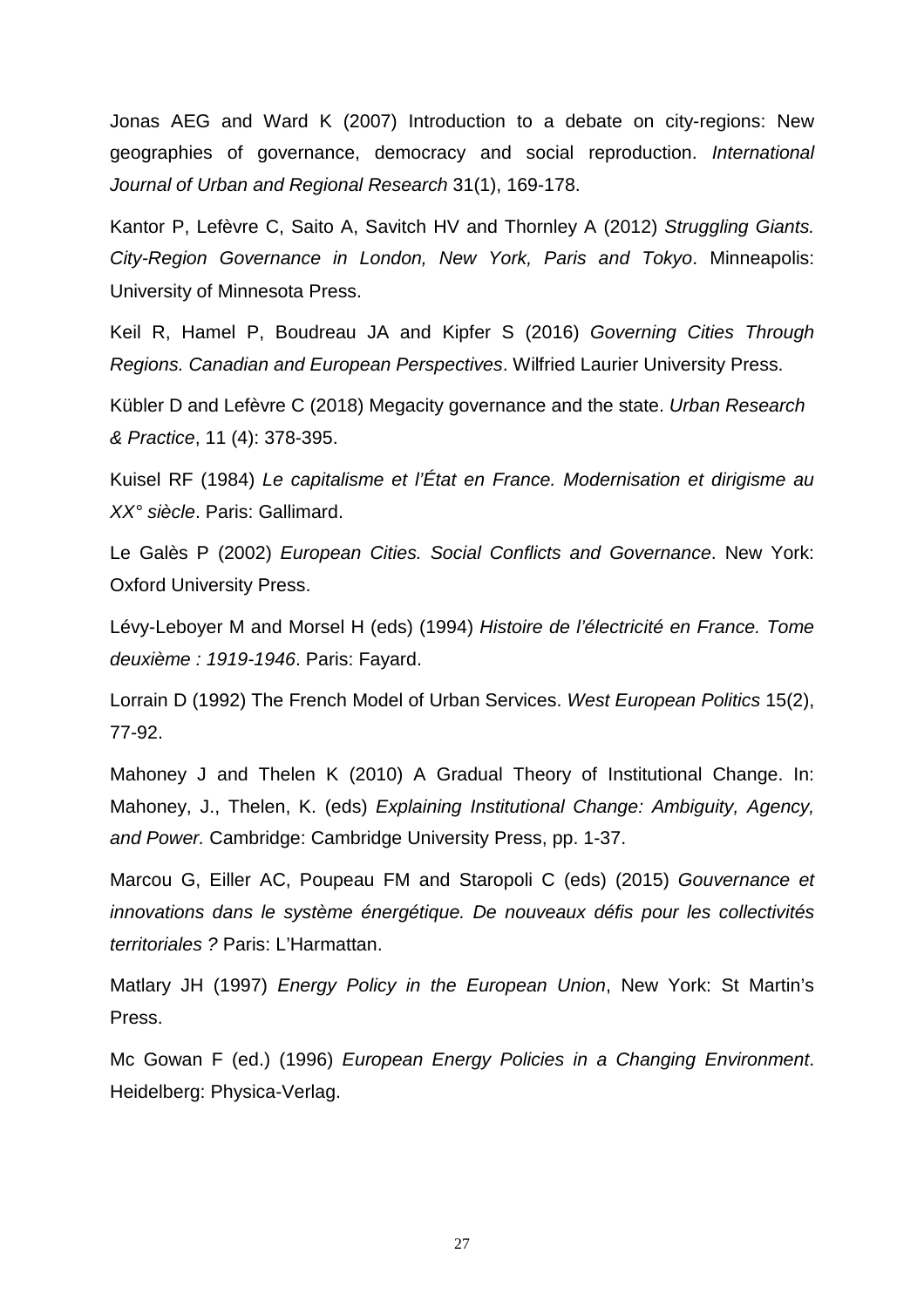Monstadt J (2007) Urban Governance and the Transition of Energy Systems: Institutional Change and Shifting Energy and Climate Policies in Berlin. International Journal of Urban and Regional Research 31(2), 326–343.

Monstadt J and Wolff A (2015) Energy transition or incremental change? Greenpolicy agendas and the adaptability of the urban energy regime in Los Angeles. Energy Policy 78, 213–224.

Poupeau FM (1999) EDF ou la permanence d'un « compromis républicain ». Le système de distribution électrique français entre État et collectivités locales, de la nationalisation à la mondialisation, PHD Thesis, Institut d'Études Politiques de Paris.

Poupeau FM (2004) Le service public à la française face aux pouvoirs locaux. Les métamorphoses de l'État jacobin. Paris: CNRS Éditions.

Poupeau FM (2007) La fabrique d'une solidarité territoriale. État et élus ruraux dans l'adoption d'une péréquation des tarifs de l'électricité en France. Revue française de science politique 57(5): 599-628.

Poupeau FM (2014) "Central-Local Relations in French Energy Policy-Making: Towards a New Pattern of Territorial Governance". Environmental Policy and Governance 24(3): 155-168.

Poupeau FM (2015) Ce que le contrat fait à la gouvernance territoriale. La transformation du paysage institutionnel de la distribution publique de l'électricité en France depuis les années 1990. Politiques et management public 32(3): 211-240.

Poupeau FM (2017) L'électricité et les pouvoirs locaux en France (1880-1980). Une autre histoire du service public. Bruxelles: Éditions Peter Lang (collection « Histoire de l'énergie »).

Rhodes RAW and Marsh D (1992) Policy Networks in British Government. Oxford: Oxford University Press.

Rocholl N and Bolton R (2016) Berlin's electricity distribution grid: an urban energy transition in a national regulatory context, Technology Analysis & Strategic Management 28(10), 1182-1194.

Sack RD (1986) Human Territoriality. Its Theory and History. Cambridge: Cambridge University Press.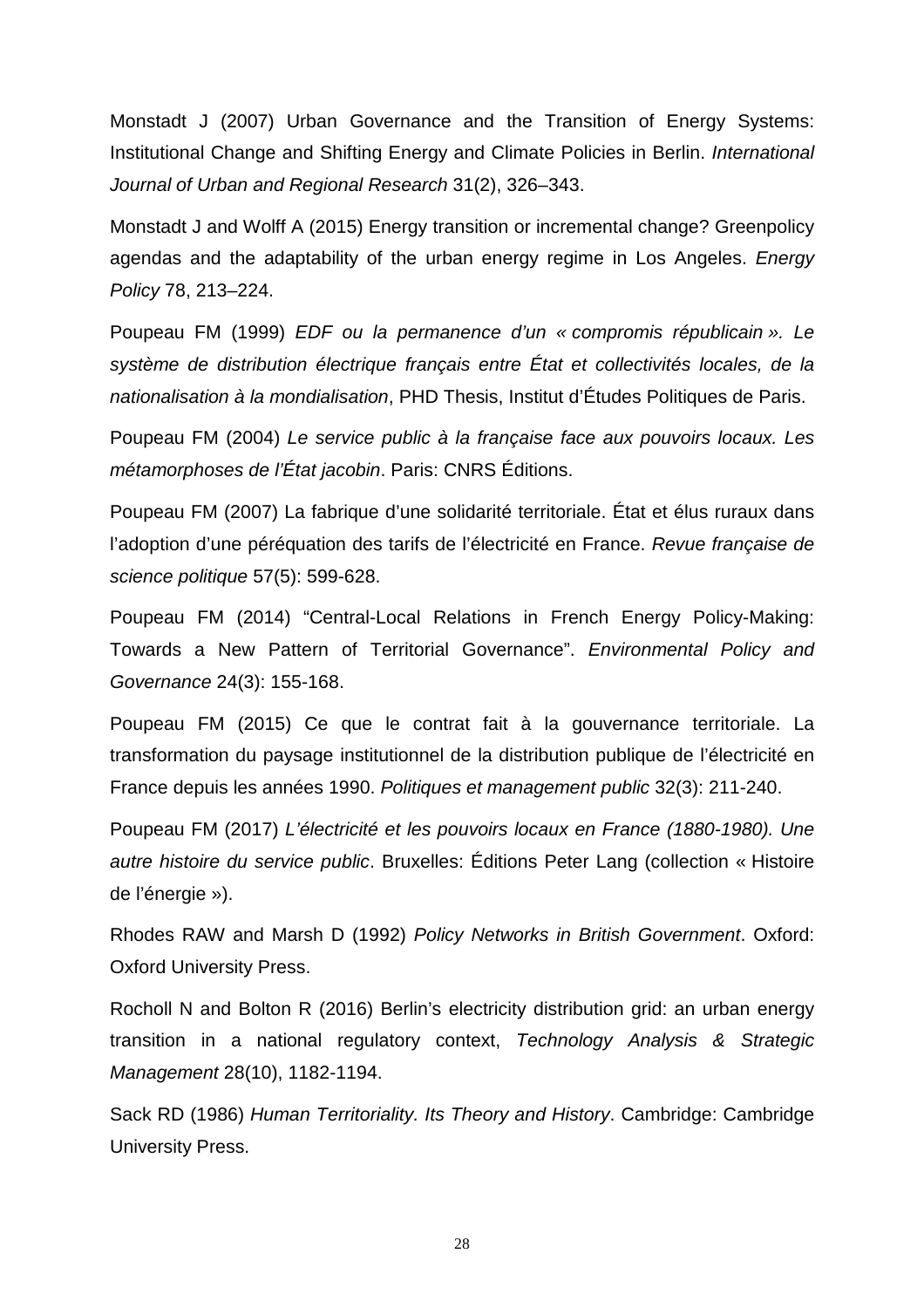Scott AJ (ed.) (2001) Global city-regions: trends, theory, policy. Oxford: Oxford University Press.

Späth P and Rohracher H (2015) Conflicting strategies towards sustainable heating at an urban junction of heat infrastructure and building standards. Energy Policy 78, 273–280.

Urban Studies (2014) Urban energy transitions: Places, processes and politics of socio-technical change. Special issue 51(7).

Wollmann H and Marcou G (2010) The Provision of Public Services in Europe. Between State, Local Government and Market. Cheltenham: Edward Elgar.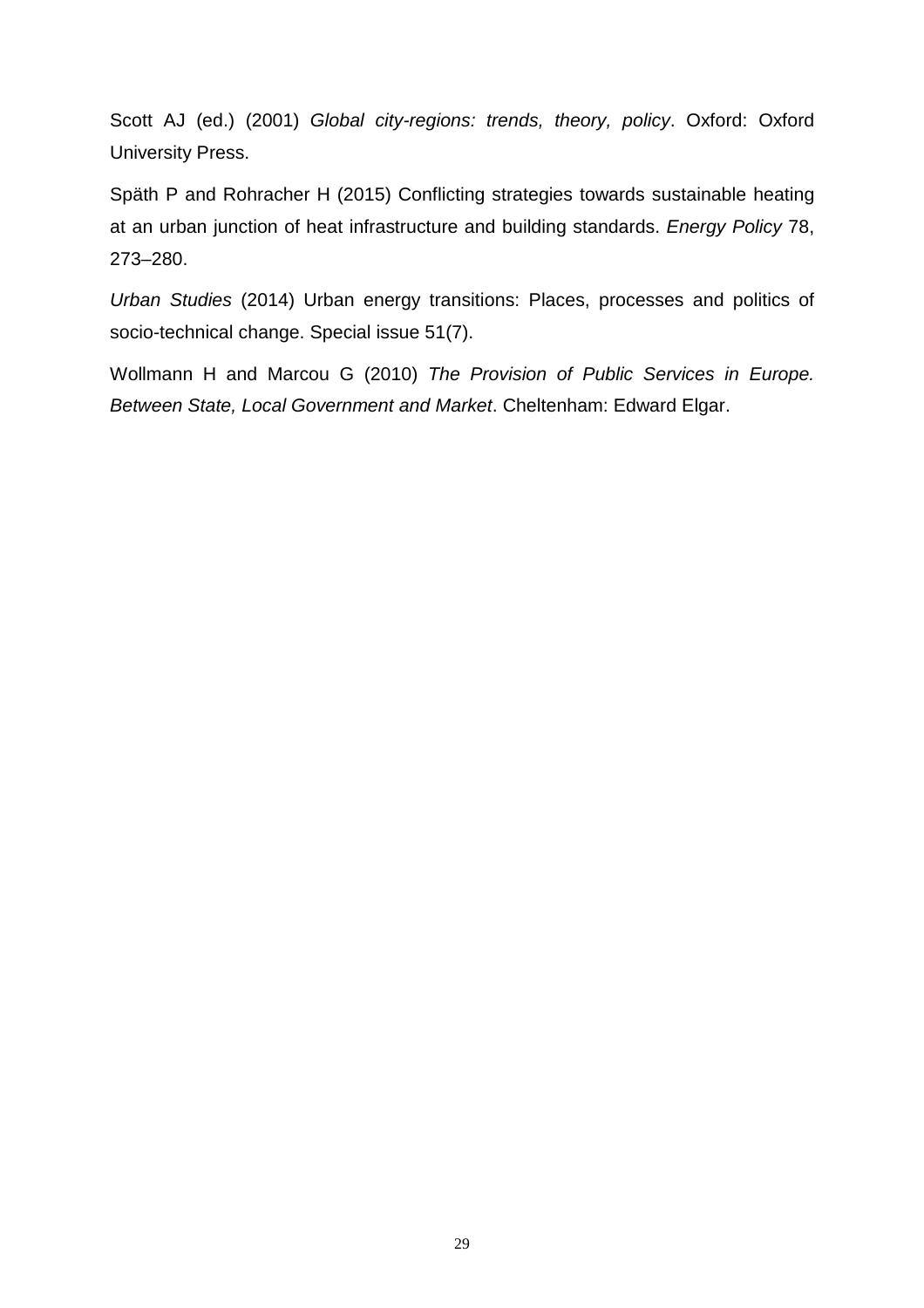#### **Methodological annex**

This article is based on a longitudinal analysis of the transformations that have affected the public electricity distribution sector in France from the 1990s to the 2010s. It draws on several successive surveys, archives, interviews (200 for the whole period) and participation in formal and informal meetings.

The historical aspects (up to the 1990s) are based on two main works.

**Research study 1.** This historical analysis (before liberalization) is based on the consultation of archives provided by the state, EDF and the FNCCR. This work was published in a book (Poupeau, 2017).

**Research study 2.** The recomposition of the 1990s was analysed in a PhD thesis defended in 1999 at Sciences Po Paris (former Institut d'études politiques de Paris) on the strategy of contracting between EDF and local authorities (Poupeau, 1999). 100 semi-structured interviews were conducted with actors at national (definition of contract clauses) and local levels (implementation of contractualization and resistance phenomena).

Changes during the years 2000 have been analyzed through nine research studies.

**Research study 3.** A seminar on the role of local authorities in the energy transition process, bringing together academics and professionals (representatives of local authorities, state administrations, operators, NGOs, etc.). It was co-organized with the French Ministry of Ecology in 2008-2009 (10 workshops). Files are available at the website http://www.urbanisme-puca.gouv.fr/politiques-energetiques-locales-2008- 2009-a378.html

**Research study 4.** A case study about the history of the Sipperec (1924-2013), which is the largest energy syndicate in France (archives, interviews). This monograph was published in 2013 (Bellanger and Poupeau, 2013).